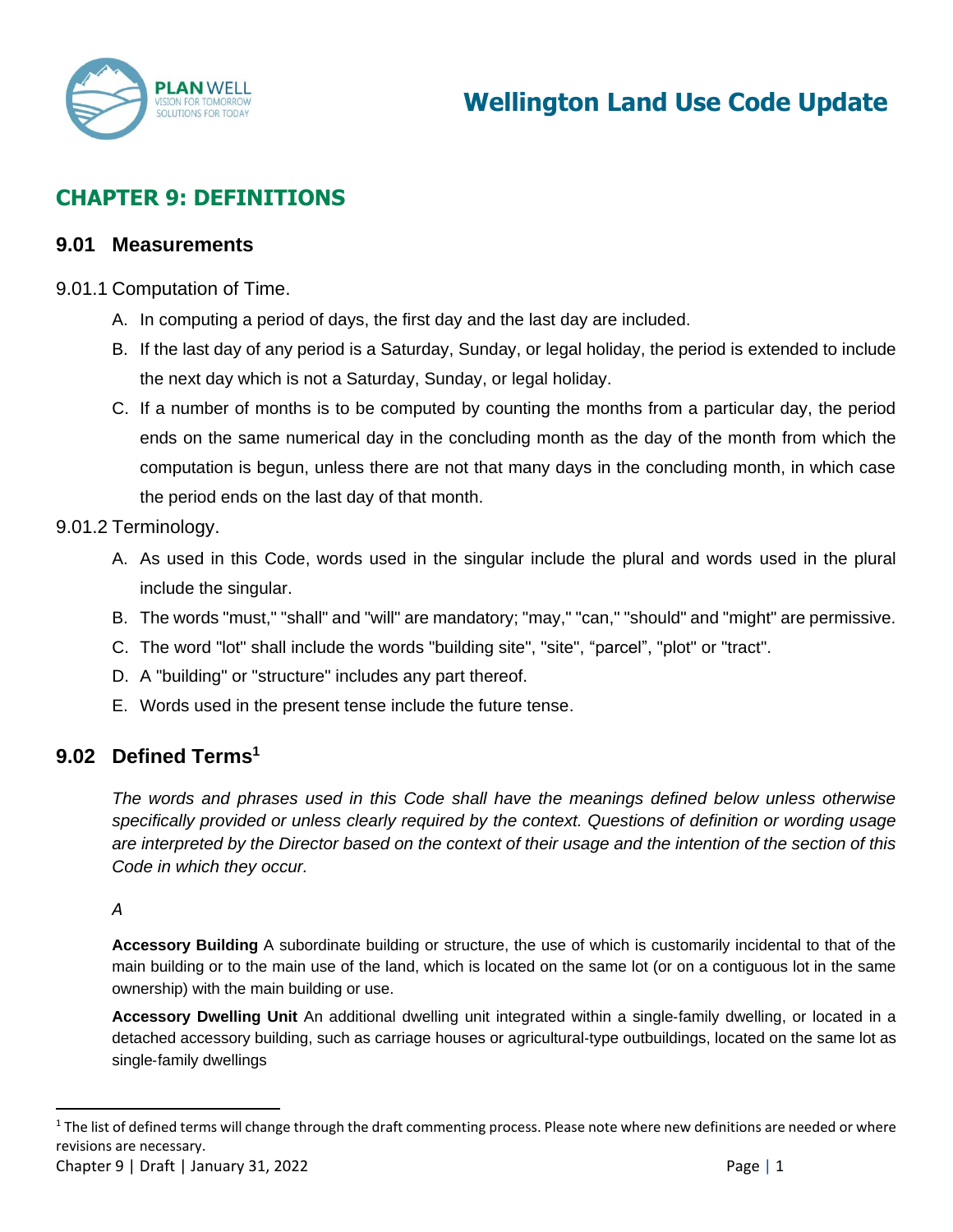**Accessory Use** a subordinate use, clearly incidental and related to the main structure, building or use of land and located on the same lot (or on a contiguous lot in the same ownership) as that of the main structure, building or use.

**Active repair** is a term developed to differentiate between inoperable vehicles that are in the process of being made operable and those that are being stored without the benefit of ongoing repair or which are being stored for salvage purposes.

**Adjacent** means meeting or touching at some point or separated from a lot or parcel by one (1) of the following: a street, alley or other right-of-way, lake, stream or open space.

**Adjacent property owner** is an owner of record of any estate, right or interest in real property abutting and within three hundred (300) feet of the subject property.

**Adult Entertainment Establishments (Sexually-Oriented Businesses)** Any adult video or bookstore, adult cabaret, adult booth, adult modeling or display establishment, adult motel, or adult theater.

- (a) Adult booth. A separate enclosure within a structure featuring adult entertainment or adult material. The term adult booth does not include a restroom or a foyer through which any person can enter or exit the establishment.
- (b) Adult cabaret. An establishment that features adult entertainment.
- (c) Adult entertainment. Any modeling, posing, exhibition, display, or exposure, of any type, whether through book, pictures, film displays, live performance, dance, or modeling, that has as its dominant theme, or is distinguished or characterized by an emphasis on any one or more of the following:
	- (i) Any actual or simulated specified sexual activities,
	- (ii) Specified anatomical areas,
	- (iii) The removal of articles of clothing, or
	- (iv) Appearing nude or semi-nude.
- (d) Adult material. One or more of the following material that have as their primary or dominant theme matter depicting, illustrating, describing or relating to adult entertainment, regardless of whether it is new or used:
	- (i) Books, magazines, periodicals or other printed matter;
	- (ii) Photographs, films, motion pictures, video cassettes, slides, or other visual representations;
	- (iii) Recordings or other audio matter;
	- (iv) Instruments, novelties, devices or paraphernalia that are designed for use in connection with adult entertainment.
- (e) Adult modeling or display establishment: Any establishment whose employees engage in adult entertainment or adult private modeling.
- (f) Adult motel: Any motel, hotel, boarding house, rooming house, or other place temporary lodging that includes the work "adult" or "erotic" in any name it uses, or otherwise provides and advertises adult entertainment or adult material.
- (g) Adult private modeling: Modeling, posing, exhibition, display, or exposure by an employee relating to adult entertainment before a non-employee while the non-employee is in an area not accessible to all other persons in the establishment, or while the non-employee is in an area (whether totally or partially screened or partitioned) during that display from the view of all persons outside the area. The term private performance is considered private modeling.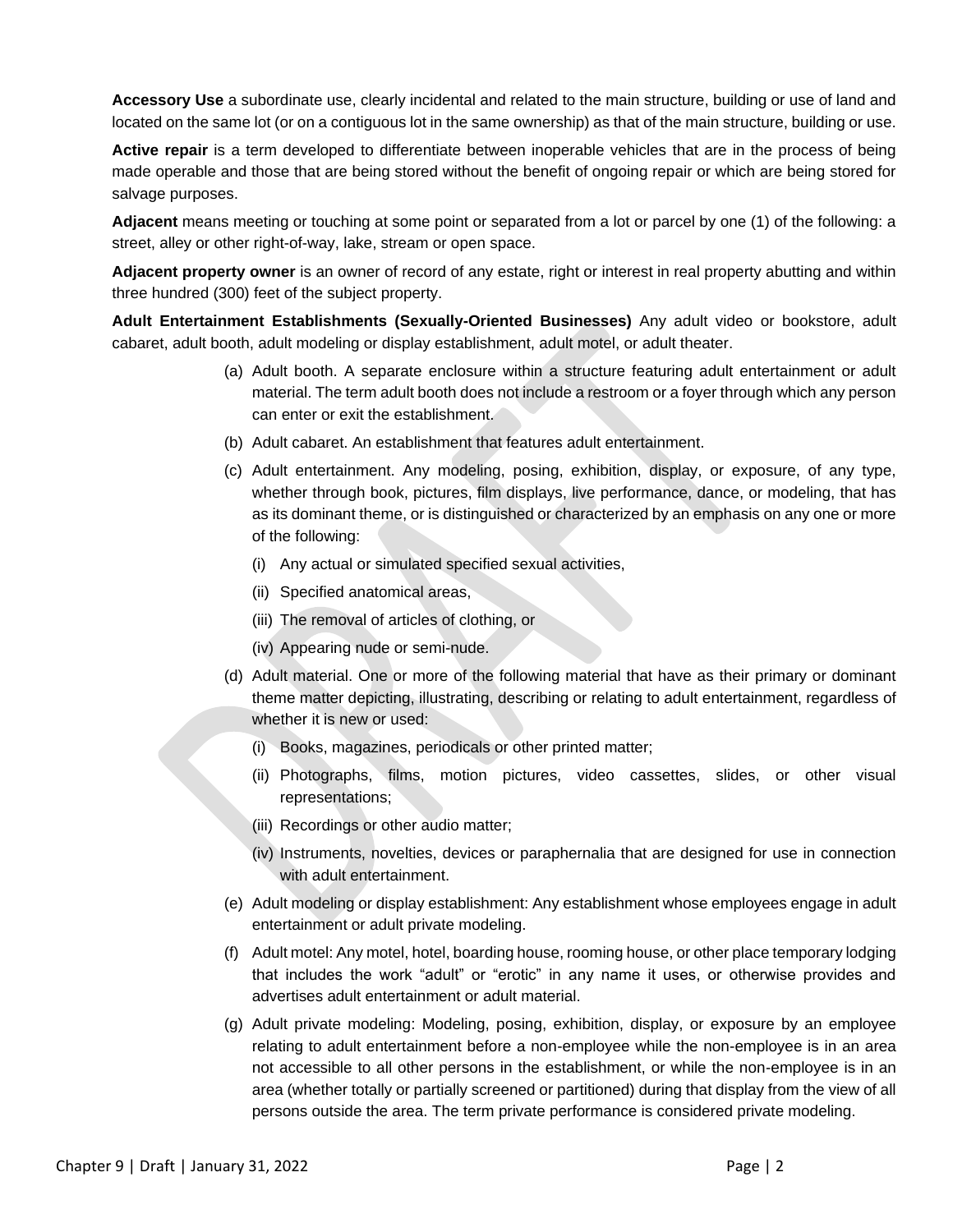- (h) Adult theater: An establishment consisting of an enclosed structure, or a portion or part of an enclosed structure, or an open-air area where a person may view adult material or adult entertainment. Generally, the adult material or adult entertainment is pre-recorded material.
- (i) Adult video or bookstore: An establishment that sells or rents adult material. Any establishment meeting all the following criteria is not considered an adult video or bookstore:
	- (i) The adult material is accessible only by employees.
	- (ii) The individual items of adult material offered for sale and/or rental comprise less than 10 percent of the individual items publicly displayed at the establishment as stock in trade in the following categories: videos, books, magazines, periodicals, other printed matter, slides, other visual representations, recordings, and other audio matter.
	- (iii) The establishment does not use the following terms in advertisements or other promotional activities relating to the adult materials: "XXX," "XX," "X," or any series of the letter "X" whether or not interspersed with other letters, figures, or characters; "erotic" or deviations of that work; "adult entertainment" or similar phrases; "sex" or "sexual acts" or similar phrases; "nude" or "nudies" or similar phrases; or any other letters, words, or phrases that promote the purchase or rental of adult material.

**Agriculture** The use of land for the production of plants and animals useful to humans, including, to a variable extent, the preparation of these products for human use and their disposal by marketing or otherwise, and includes horticulture, floriculture, viticulture, forestry, dairy, livestock, poultry, bee, and any and all forms of farm products and farm production. This includes accessory uses for treating or storing farm products and equipment. [See Section 35-1-102, C.R.S.]

**Airport** Any area of land or water which is used or intended for the landing and taking off of aircraft, and any appurtenant areas which are used or intended for use for airport buildings or other airport facilities or rights-of-way. This includes all necessary runways, taxiways, aircraft storage and tiedown areas, hangers, public terminal buildings and parking, helicopter pads, support activities such as airport operations and air traffic control, and other necessary buildings and open spaces. Includes dusting services. For purposes of this definition, "aircraft " means a device that is used or intended to be used for flight in the air, such as an airplane or helicopter.

**Art Studio** The workshop of an artist, writer, craftsperson, or photographer, but not a place where members of the public come to receive instruction on a more than incidental basis or to sit for photographic portraits.

**Arterial street** means a street which is anticipated to carry in excess of three thousand five hundred (3,500) vehicles per day in traffic volume, at desirable speeds ranging from thirty (30) to forty-five (45) miles per hour, and which is defined specifically as such on the Master Street Plan of the Town and is used for travel between areas within and outside the Town.

#### *B*

**Banner** means a temporary, generally flexible, sign applied on lightweight material, such as plastic or fabric of any kind, hung either with or without a frame.

**Bar / Tavern** an establishment providing or dispensing fermented malt beverages and/or malt, special malt, vinous or spirituous liquors, and in which the sale of food products such as sandwiches or light snacks, is secondary (also known as a tavern)

**Bed and Breakfast** An establishment operated in a private residence or portion thereof, which provides temporary accommodations to overnight guests for a fee and which is occupied by the operator of such establishment.

**Billboard** means a permanent, sign or sign structure attached on which a person places copy on a poster or panel mounted on a pole or metal structure that exceeds the maximum sign face area and height provided by this Code. Typically, a billboard has one of the following configurations: (1) wood posts or pole supports with dimensional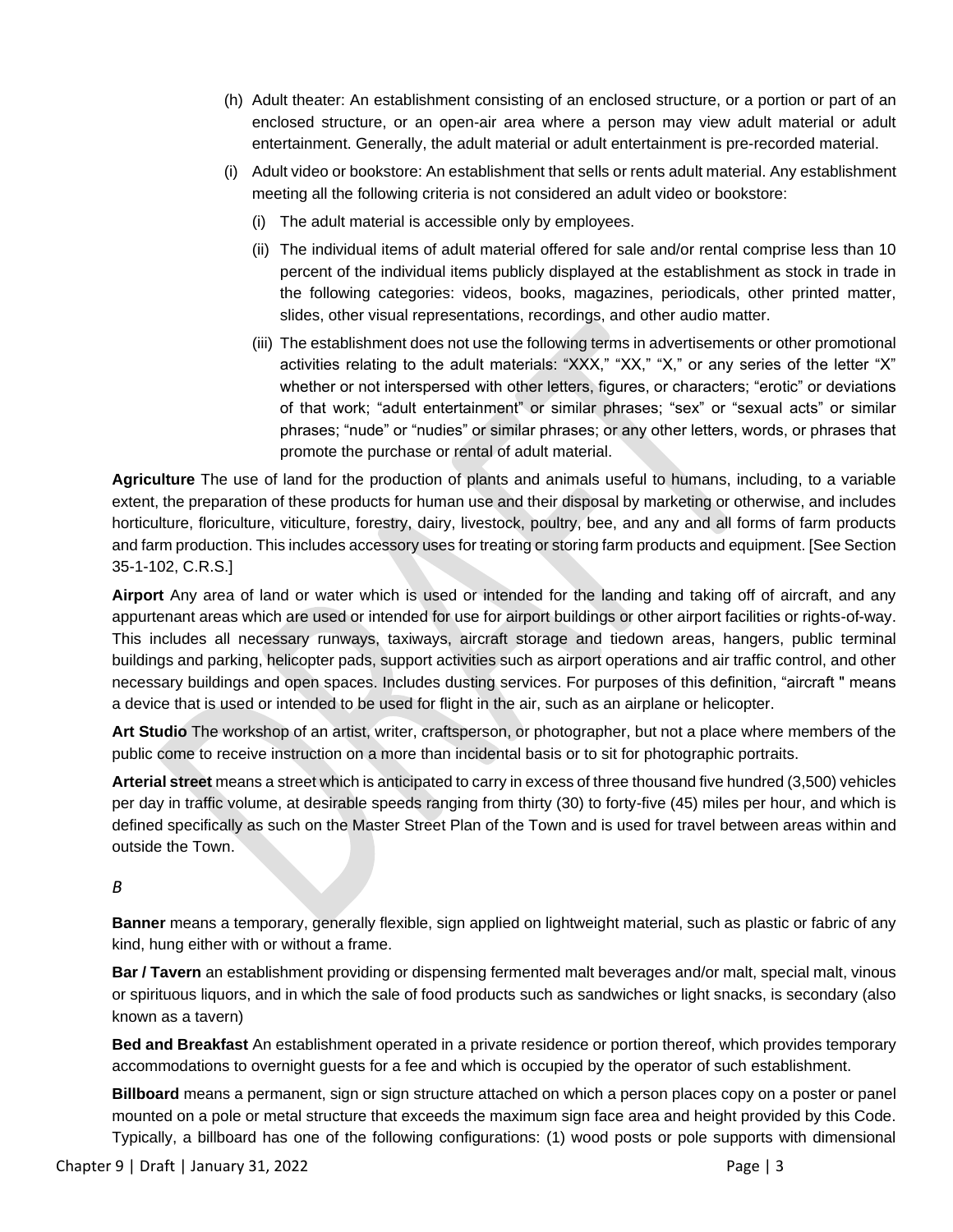lumber as the secondary support (A-frame) with a wood or metal catwalk with display panels, (2) steel A-frame constructed with angle iron or steel supports with metal framing, catwalk, with display panels, (3) multi-mast structure constructed with steel poles, I-beam, or equivalent member as the primary support, with a catwalk, and display panels, or (4) monopole structure constructed with tubular steel support, tubular steel framing, metal catwalk and display panels with a concrete foundation.

**Boarding and Rooming House** A building or portion of which is used to accommodate, for compensation, four (4) or more boarders or roomers, not including members of the occupant's immediate family who might be occupying such building.

**Brew Pub, Distillery Pub, or Limited Winery** A "brew pub," "distillery pub," or "limited winery" as defined by Section 44-3-103, Colorado Revised Statutes, as amended.

**Brewery, Distillery, or Winery** A "brewery," "distillery," or "winery" as defined by Section 44-3-103, C.R.S., as amended. The facility is used primarily for the on-site manufacturing of malt liquors, which may include a tap room that is less than or equal to 30 percent of the facility's total floor area, including any outdoor seating or accessory sales areas. A "tap room" means a use associated with and on the same premises as a brewery, at which guests may consume and purchase, for on or off premise consumption, the manufacturer's products and other nonalcoholic beverages.

**Building and Landscaping Materials Supply** A business that sells and stores building materials or landscaping where the majority of sales are wholesale transactions to other firms. Outdoor storage and retail sales are incidental. **Building** means any permanent structure built for the shelter or enclosure of persons, animals, chattels or property of any kind, which is governed by the following characteristics:

- (a) Is permanently affixed to the land.
- (b) Has one (1) or more floors and a roof.

**Building frontage** means the horizontal, linear dimension of that side of a building, which abuts a street, a parking area, a mall or other circulation area open to the public and has either a main window display or a public entrance to the building.

**Building height** means the vertical distance measured from the established curb level to the highest point of the roof. Chimneys, spires, towers, elevator penthouses, tanks and similar projections, other than signs, shall not be included in calculating the height.

# *C*

**Car Wash** A facility where the primary or secondary function is washing automobiles, pick-up trucks, and small vans, but not trailers or commercial trucks. This includes both mechanical production line methods or self-service equipment. A car wash may also function as an accessory use to an automobile service station or other primary use.

**Cemetery** Land used or intended to be used for the burial of the dead and dedicated for cemetery purposes, including mausoleums and mortuaries when operated in conjunction with and within the boundaries of such cemetery.

**Child Care Center<sup>2</sup>** A facility, by whatever name known, which is maintained for the whole or part of a day for the care of seven (7) or more children under the age of sixteen (16) years who are not related to the owner, operator or manager, whether such facility is operated with or without compensation for such care and with or without stated educational purposes, except that a child care center shall not include any of the following three (3) types of family care homes as defined by the State: family child care home, infant/toddler home or experienced family child care provider home. The term includes, but is not limited to, facilities commonly known as day care centers, day

<sup>&</sup>lt;sup>2</sup> We will verify all definitions for childcares, daycares, in-home child care, and any other similar terms are tracking with recent changes in state statutes as we move forward with the revision process.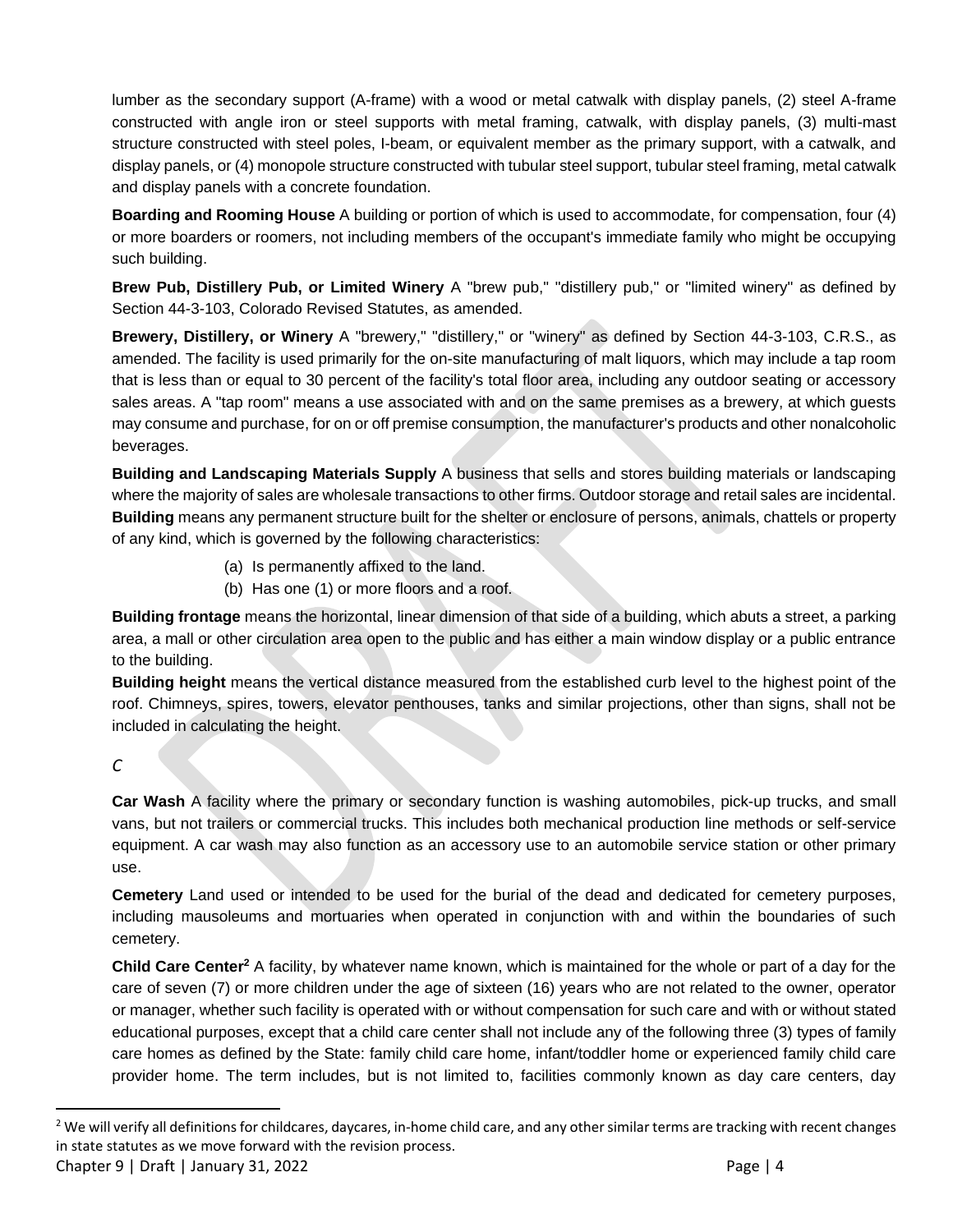nurseries, nursery schools, preschools, play groups, day camps, summer camps, large child care homes as defined by the State, centers for developmentally disabled children and those facilities which give twenty-four-hour-per-day care for dependent and neglected children. Child care centers are also those facilities for children under the age of six (6) years with stated educational purposes which are operated in conjunction with a public, private or parochial college or a private or parochial school, except that the term shall not apply to a kindergarten maintained in connection with a public, private or parochial elementary school system of at least six (6) grades.

**Civic Space** Public or quasi-public uses in residential or business areas that are accessible to the public and primarily serve as gathering or meeting areas for the immediate community, or reserved as open space that provides a community amenity or promotes environmental or ecological functions. Civic spaces may be public buildings; defined space in residential, commercial, or mixed-use buildings; or outdoor space constructed to accommodate community gatherings. They can be the settings where celebrations are held, where social and economic exchanges take place, where friends run into each other, and where cultures mix. Civic spaces include active or passive recreational uses, nature and recreation trails, nature preserves (such as wildlife sanctuaries, conservation areas, and game preserves), cultural amenities (e.g. fountains, ice rinks, reflecting pools), open spaces, parks, squares, plazas, playgrounds, or memorial parks. This includes any of the following as defined below:

- (a) Active recreation: Recreational uses requiring constructed facilities for organized activities, such as playing fields, ball courts, and playgrounds.
- (b) Dog park: A park that provides a variety of recreational amenities for dogs and persons that may include benches, parking, restrooms, and water fountains. If dogs are to be unleashed, the area must be fenced.
- (c) Community space: Buildings or facilities that provide gathering places, such as community centers, property owner association meeting spaces, or clubhouses.
- (d) Open space: Areas of trees, shrubs, lawns, grass, pathways and other natural and man-made amenities not within individual building lots, set aside for the use and enjoyment of residents, visitors and other persons, unoccupied by buildings or facilities unless related to recreational activities. Generally, open space is intended to provide light and air and is designed for either scenic or recreational purposes. For the purpose of this Code, open space includes active recreation space, common open space, and dedicated open space.
- (e) Park or plaza: An open space which may be improved and landscaped; usually surrounded by streets and buildings.
- (f) Urban deck: A platform for landscaped greens or engineered to accommodate buildings, which spans over major roadways. The intent of an urban deck is to create and enable pedestrian movement across an otherwise, typically impenetrable barrier, and to provide space for activity that can link both sides of the roadway.
- (g) Wetlands mitigation bank: A natural resource management technique authorized by Part 404 of the Federal Clean Water Act, or other state or federal law, as applicable, using wetland preservation, restoration, creation and/or enhancement to offset or replace wetland functions that are lost due to development. Wetland mitigation banks are typically large areas of wetlands operated by private or public entities, which may sell credits to other entities to compensate for wetland loss or impact at development sites or enter into other similar arrangements.

**Club / Lodge** organizations of persons for special purposes or for the promulgation of sports, arts, literature, politics or other common goals, interests or activities, characterized by membership qualifications, dues or regular meetings, excluding clubs operated for profit and/or places of worship or assembly.

**Code** means the Municipal Code of the Town, including this Land Use Code.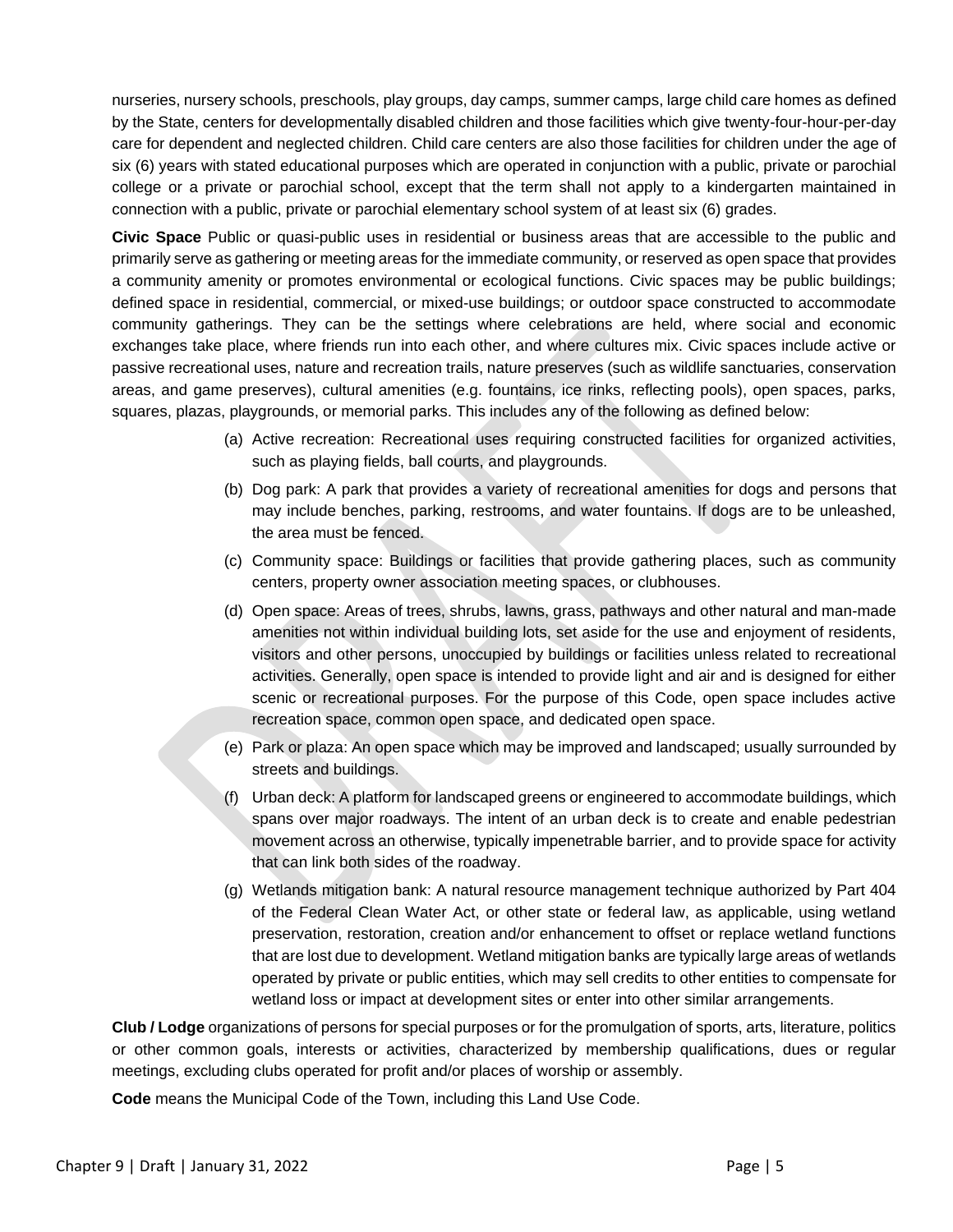**Collector street** means a street which is anticipated to carry from two thousand five hundred (2,500) to five thousand (5,000) vehicles per day in traffic volume at desirable speeds ranging from twenty-five (25) to thirty-five (35) miles per hour and which serves a collecting function by distributing traffic between local streets and arterial streets, thereby providing access to adjacent properties and linking neighborhoods with arterial streets.

**College** An institute of higher education that awards baccalaureate or higher degrees, which may include onsite student, faculty, and/or employee housing facilities.

**Commercial Dry Cleaning Facility** Establishments primarily engaged in supplying, on a rental or contract basis, laundered industrial work uniforms and related work clothing (such as protective (flame and heat resistant) and clean room apparel), dust control items (such as treated mops, rugs, mats, dust tool covers, and cloths), and shop or wiping towels. Also known as "industrial launderers."

**Common open space** shall have the same meaning as common open space in Section 24-67-103, C.R.S.

**Communication Facility** Uses and structures such as radio and television transmitting and receiving antennas, radar stations, and microwave towers.

**Community Facility** A place, structure, area, or other facility used to provide fraternal, cultural, social, educational, or recreational programs or activities. This includes swimming pools, tennis courts, and similar facilities of a homeowners association, open to the public or a designated part of the public, and which may be publicly or privately owned.

**Comprehensive Master Plan** or **Comprehensive Plan** means the Comprehensive Master Plan.

**Contractor and Contractor Storage** The offices and/or storage facilities for a specialized trade related to construction, electric, glass, painting and decorating, welding, water well drilling, sign making, or similar items. Includes storage yards (for equipment, materials [including sand, road-building aggregate or lumber], supplies and/or vehicles owned or rented by the establishment), roofing and sheet metal, fabrication of cabinetry and related millwork and carpentry, elevator maintenance and service, and venetian blind and metal awning fabrication and cleaning. Incidental sales of materials are included within this definition.

**Convenience Store** A retail store containing less than five thousand (5,000) square feet of gross floor area which sells everyday goods and services which may include, without limitation, ready-to-eat food products, groceries, over-the-counter drugs, and sundries.

**Convenience Store, with fuel sales** A retail store containing less than five thousand (5,000) square feet of gross floor area which sells everyday goods and services which may include, without limitation, ready-to-eat food products, groceries, over-the-counter drugs, and sundries. Fuel sales are allowed on site.

#### *D*

**Deck** means an exterior platform adjacent to the principal structure which may be covered by roof or uncovered, and has no walls other than an open hand rail in compliance with current building codes.

**Dedicated land** means land transferred to the Town by platting, title, deed, or other legal method approved by the Town Attorney.

**Dedication** means any grant by the owner of a right to use land for the public in general, involving a transfer of property rights and an acceptance of the dedicated property by the appropriate public agency.

**Density** means the overall average number of dwelling units located on the gross or net residential acreage (as applicable) contained within the development and calculated on a per-acre basis. Gross density is calculated by dividing the total number of units by the total acreage. Net density is calculated by dividing the [total number of units] by the [total acreage minus all publicly dedicated land].

**Design standards** includes the Town Standard Design Criteria and Standard Construction Standards, the Lot and Block Standards beginning at Section 16-3-110; Street Standards beginning at Section 16-3-130; Parking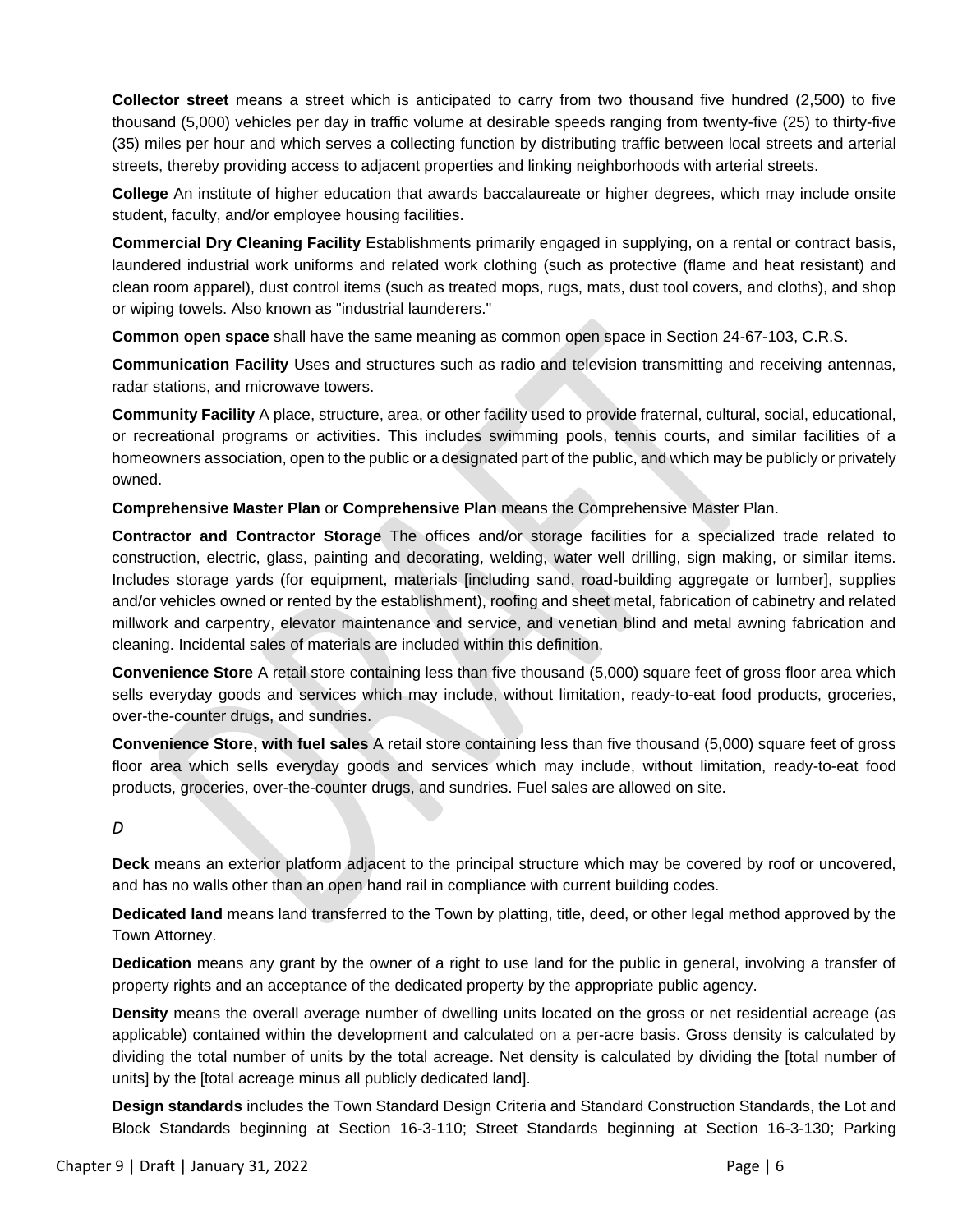Standards beginning at Section 16-3-150; Sidewalk and Path Standards beginning at Section 16-3-240; Park Standards beginning at Section 16-3-270; Landscape Design beginning at Section 16-3-330.

**Developer** means any person, partnership, joint venture, limited liability company, association or corporation who participates as owner, promoter, developer or sales agent in the planning, platting, development, promotion, sale or lease of a development.

**Development** means the carrying out of any building activity or mining operation, the making of any material change in the use or appearance of any structure or land or the dividing of land into two (2) or more parcels. When appropriate in context, development shall also mean the act of developing or to the result of development. Development shall also include:

- (a) Any construction, placement, reconstruction, alteration of the size or material change in the external appearance of a structure on land;
- (b) Any change in the intensity of use of land, such as an increase in the number of dwelling units in a structure or on a tract of land or a material increase in the intensity and impacts of the development;
- (c) Any change in the use of land or a structure;
- (d) Any alteration of a shore or bank of a river, stream, lake, pond, reservoir or wetland;
- (e) The commencement of drilling oil or gas wells, mining, stockpiling of fill materials, filling or excavation on a parcel of land;
- (f) The demolition of a structure;
- (g) The clearing of land as an adjunct of construction;
- (h) The deposit of refuse, solid or liquid waste or fill on a parcel of land;
- (i) The installation of landscaping within the public right-of-way, when installed in connection with the development of adjacent property; and
- (j) The construction of a roadway through or adjoining an area that qualifies for protection as a wildlife or natural area.

Development shall not include:

- (a) Work by a highway or road agency or railroad company for the maintenance or improvement of a road or railroad track, if the work is carried out on land within the boundaries of the rightof-way;
- (b) Work by any public utility for the purpose of inspecting, repairing, renewing or constructing, on established rights-of-way, any mains, pipes, cables, utility tunnels, power lines, towers, poles or the like; provided, however, that this exemption shall not include work by a public entity in constructing or enlarging mass transit or fixed guide way mass transit depots or terminals or any similar traffic-generating activity;
- (c) The maintenance, renewal, improvement or alteration of any structure, if the work affects only the interior or the color of the structure or the decoration of the exterior of the structure;
- (d) The use of any land for an agricultural activity;
- (e) A change in the ownership or form of ownership of any parcel or structure; or
- (f) The creation or termination of rights of access, easements, covenants concerning development of land or other rights in land.

**Director** means the director of the Planning Department and their designee.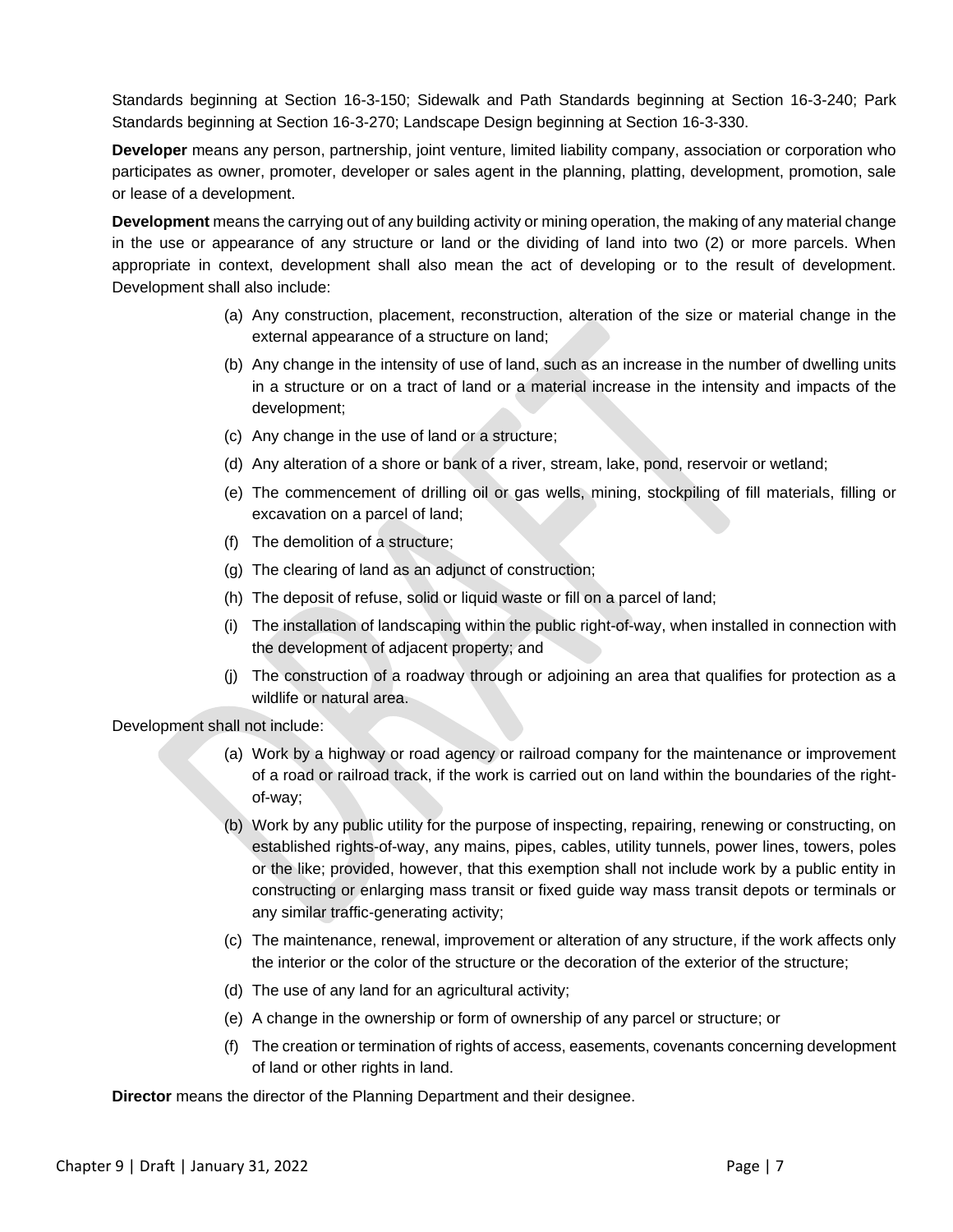**Drive-thru facility** means an establishment which, by design, physical facilities, services or packaging procedures, encourages or permits customers to receive services, obtain goods or be entertained while remaining in their motor vehicles.

**Driveway** means a constructed vehicular access serving one (1) or more properties and abutting a public or private road.

**Dwelling** means a building used exclusively for residential occupancy, including single-family dwellings, two-family dwellings and multi-family dwellings**.** 

**Dwelling unit** means one (1) or more rooms and a single kitchen and at least one (1) bathroom, designed, occupied or intended for occupancy as separate quarters for the exclusive use of a single family for living, cooking and sanitary purposes, located in a single-family, two-family or multi-family dwelling or mixed-use building.

**Dwelling, two-family or duplex** means a building occupied by two (2) families living independently of each other**.**

#### *E*

**Easement** means a right to land generally established in a real estate deed or on a recorded plat to permit the use of land by the public, a corporation or particular persons for specified uses.

**Eave** means the overhanging lower edge of a roof.

**Entertainment Facility** a building or part of a building devoted to showing motion pictures or dramatic, musical or live performances, but does not include a sexually oriented business as defined in Article 11.

**Excess-weight vehicle** means any vehicle, excepting any vehicle owned by or in the control of any governmental authority, which weighs in excess of any adopted weight limit, the weight limit within the Town shall be ten thousand (10,000) pounds. Semi vehicles shall be defined and regulated by Chapter 8, Article 4 of this Code and if a vehicle or trailer falls within the definition of a semi-truck or semi-trailer as defined by Section 8-4-10 the semi-vehicle shall not be regulated as an excess-weight vehicle.

#### *F*

**Family** means an individual living alone, or either of the following groups living together in a single dwelling unit and share common living, sleeping, cooking and eating facilities:

- (a) Any number of persons related by blood, marriage, adoption, guardianship or other duly authorized custodial relationship, unless such number is otherwise specifically limited in this Code; or
- (b) Any unrelated group of persons consisting of (i) not more than four (4) persons; or (ii) not more than two (2) unrelated adults and their related children, if any.
- (c) And includes family foster care of up to four (4) children which is licensed according to the statutes of the state but does not include individuals living in a group home.

**Financial Institution** A business where the primary occupation is financial services such as banking, savings and loans, loan offices, and check cashing and currency exchange outlets. It does not include financial services that typically occur in an office or storefront, such as investment companies, loan companies, credit and mortgage, insurance services, or brokerage firms), which are classified under "Office," below.

**Flag** means a piece of durable fabric or other flexible material with distinctive colors and patterns mounted by attaching one side to a freestanding pole or a pole attached to a building.

**Floodplain or flood hazard area**. See Section 16-10-30 for definitions pertaining to floodplain regulations.

**Floor area**, also called **gross floor area**, means the total square footage of the building measured along the outside walls of the building and including each floor level, but not including open balconies, garages or other enclosed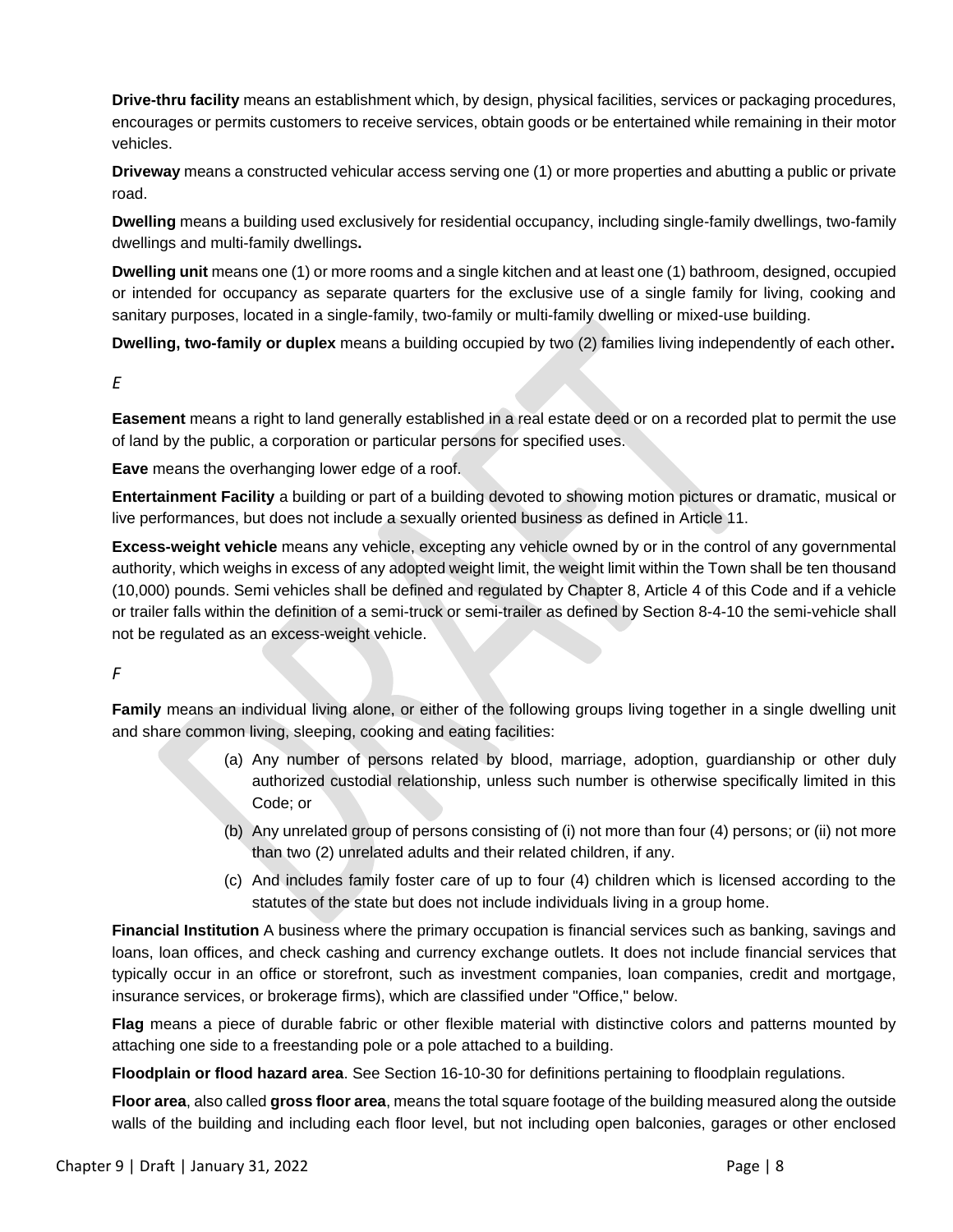automobile parking areas and basement storage areas and not including one-half (½) of all storage and display areas for durable goods.

**Food Catering** an establishment in which the principal use is the preparation of food and/or meals on the premises, and where such food and/or meals are delivered to another location for consumption or distribution, and where such use occupies not more than five thousand (5,000) square feet in gross floor area.

**Foot-candle** means a unit of measurement referring to illumination incident to a single point. One (1) foot-candle is equal to one (1) lumen uniformly distributed over an area of one (1) square foot.

**Functional open space** means open space which is large enough to serve a practical purpose, such as recreation, wildlife habitat or preservation of areas of agricultural, archeological or historical significance and shall exclude areas used for off-street parking, off-street loading, service driveways and setbacks from oil and gas wells or their appurtenances or other hazards to the public.

**Funeral Services** An establishment used primarily for human funeral services, which may or may not include facilities on the premises for embalming and, performing of autopsies or other surgical procedures. Examples include funeral homes, mortuaries, crematoriums, or columbarias.

# *G*

**Garage sale** means a sale of personal belongings or household effects held on the seller's premises, usually in the garage or yard, and is a permitted accessory use in all residential districts, provided that:

- (a) No property may be offered for sale which has not been owned and used by the occupant of the premises or the co-participants in "neighborhood" garage sales. Neighborhood garage sales are allowed only if occupant of the premises receives no profit or commission from sale of other participant's property.
- (b) No garage sale shall be conducted for longer than three (3) days duration.
- (c) No more than three (3) garage sales are allowed annually at any premises.
- (d) Garage sales may be conducted during the daylight hours only.
- (e) Goods may not be stored outside during non-sale hours.

**Golf Course** A tract of land laid out with a course having nine or more holes for playing golf, including any accessory clubhouse, driving range, offices, restaurant, concession stand, picnic tables, pro shop, maintenance facilities, or similar accessory uses or structures.

#### **Grade** means:

- (a) The lowest point of elevation of the finished surface of the ground, paving or sidewalk within the area between the building and the property line, when the property line is more than five (5) feet from the building, between the building and a line five (5) feet from the building.
- (b) The degree of rise or descent of a sloping surface.

**Grade, finished** means the final elevation of the ground surface after development.

**Grade, natural** means the elevation of the ground surface in its natural state, before man-made alterations.

**Greenhouse / Nursery** Any land or structure used primarily to raise trees, shrubs, flowers or other plants for sale or for transplanting and may include the sale of nonliving landscape and decorating products.

**Grocery Store** a retail establishment primarily selling food, as well as other convenience and household goods, which occupies a space of not more than twenty-five thousand (25,000) square feet.

**Group Home** state-licensed facilities for developmentally disabled, handicapped, seniors or children as defined by and meeting the requirements of Section 31-23-303(2), C.R.S., or similar state statute.

Chapter 9 | Draft | January 31, 2022 **Page | 9 Growth boundary** means the growth boundaries established by the Comprehensive Master Plan.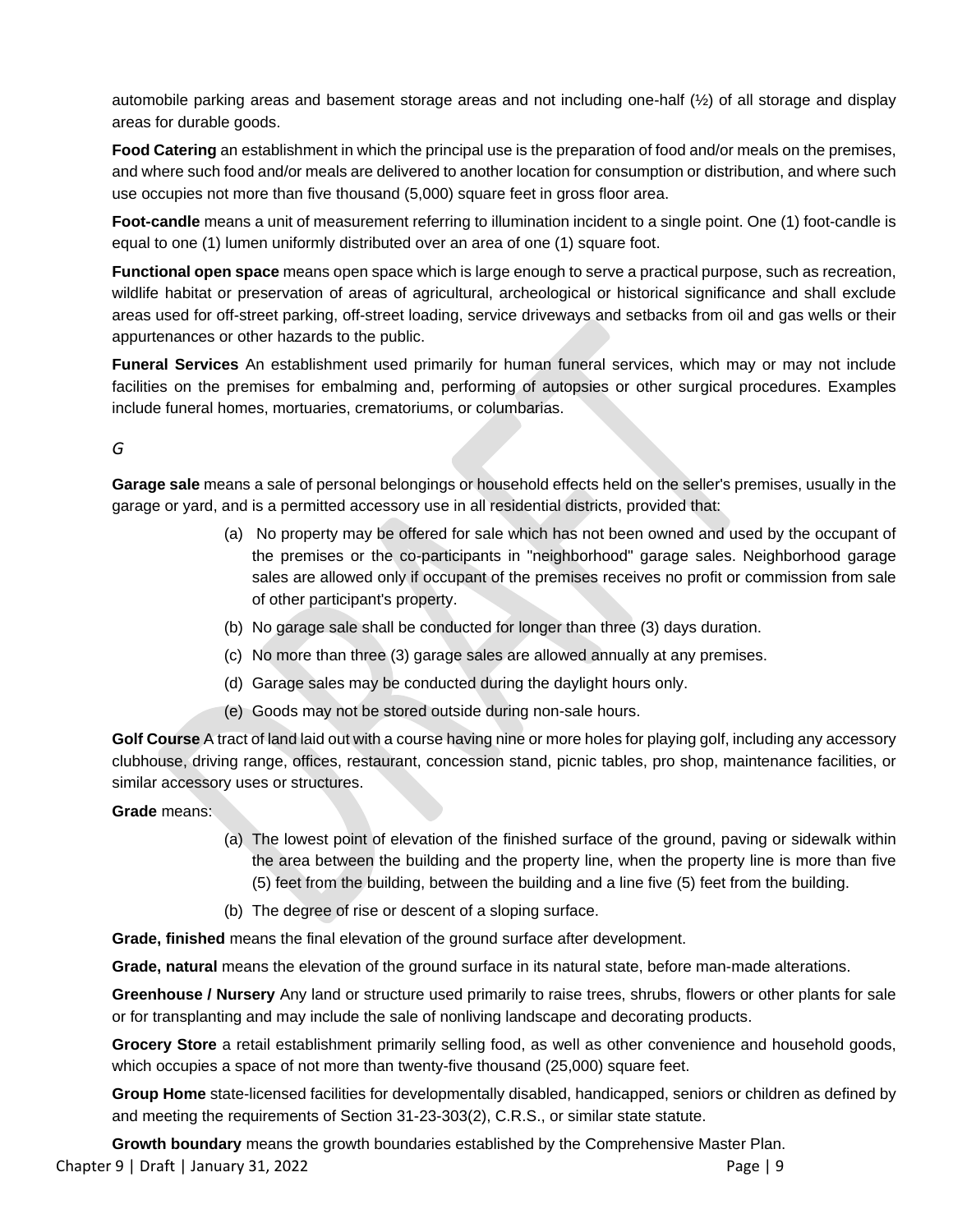**Health and Membership Club** an establishment that is open only to members and guests and that provides facilities for any of the following: aerobic exercises, running and jogging, exercise equipment, game courts and swimming facilities, and that also includes amenities such as spas, saunas, showers, and lockers.

**Heavy Equipment Sales & Rental** The sales and maintenance of heavy machinery. This includes establishments primarily engaged in sales, renting, or servicing machinery and equipment for use in business, agricultural, or industrial operations. These establishments typically cater to a business clientele and do not generally operate a retail-like or store-front facility. "Heavy machinery" includes office equipment, machinery tools, construction equipment, farm implements, excavation equipment, or transportation equipment.

**Home Occupation** an occupation or business activity which results in a product or service and is conducted in whole or in part in a dwelling unit and is subordinate to the residential use of the dwelling unit.

**Hotel / Motel** A building containing guest rooms in which lodging is provided, with or without meals, for compensation, and which is open to transient or permanent guests, or both. A hotel, motel, or resort only provides temporary lodging, and does not include multi-family or attached dwelling or any other form of permanent residence. Guests are prohibited from using a guest room or suite as a primary permanent residence.

*I*

**Industrial and Manufacturing, Heavy** Manufacturing of paper, chemicals, plastics, rubber, cosmetics, drugs, nonmetallic mineral products (such as concrete and concrete products, glass), primary metals, acetylene, cement, lime, gypsum or plaster-of-Paris, chlorine, corrosive acid or fertilizer, insecticides, disinfectants, poisons, explosives, paint, lacquer, varnish, petroleum products, coal products, plastic and synthetic resins, electrical equipment, appliances, batteries, and machinery. This group also includes asphalt mixing plants, concrete mixing plants, smelting, animal slaughtering, oil refining, and magazine contained explosives facilities.

**Industrial and Manufacturing, Light** Manufacturing of products, from extracted, raw, recycled or secondary materials, including bulk storage and handling of those products and materials, or crushing, treating, washing, and/or processing of materials. This includes similar establishments, and businesses of a similar and no more objectionable character. It also includes incidental finishing and storage. Goods or products manufactured or processed on-site may be sold at retail or wholesale on or off the premises. This does not include any activity listed under Industrial and Manufacturing, Heavy. Examples of general manufacturing include the manufacture or production of the following goods or products: apparel (including clothing, shoes, dressmaking); boats and transportation equipment; brooms; caskets; communication or computation equipment; dairy products; die-cut paperboard and cardboard; drugs, medicines, pharmaceutical; electrical equipment or machinery; farm machinery; fasteners and buttons; feed and grain; food/baking (including coffee roasting, creameries, ice cream, ice, frozen food, confectionery, and beverage); fruit and vegetable processing, canning and storage; gaskets; glass products made of purchased glass; household appliances; industrial controls; leather and allied products; lithographic and printing processes (including printing plants as defined below); mattresses; medical equipment and supplies; medicines; mill work and similar woodwork; mobile homes; musical instruments; novelties; office supplies; optical goods; photographic equipment; prefabricated and modular housing and components; printing and print supplies (including printing plants); 3-D printing, radio and TV receiving sets; sanitary paper products; scientific and precision instruments; service industry machines; signs; textiles (including dyeing, laundry bags, canvas products, dry goods, hosiery, millinery); tobacco products; toys, sporting and athletic goods; and watches and clocks. A "printing plant" means a facility devoted to printing or bookbinding, including related large-scale storage and transshipment.

**Inflatable device** means a temporary sign type where air inflates an object using a portable blower motor that provides a constant flow of air into the device. The device consists of flexible fabric, and rests on the ground or a structure equipped with the blower.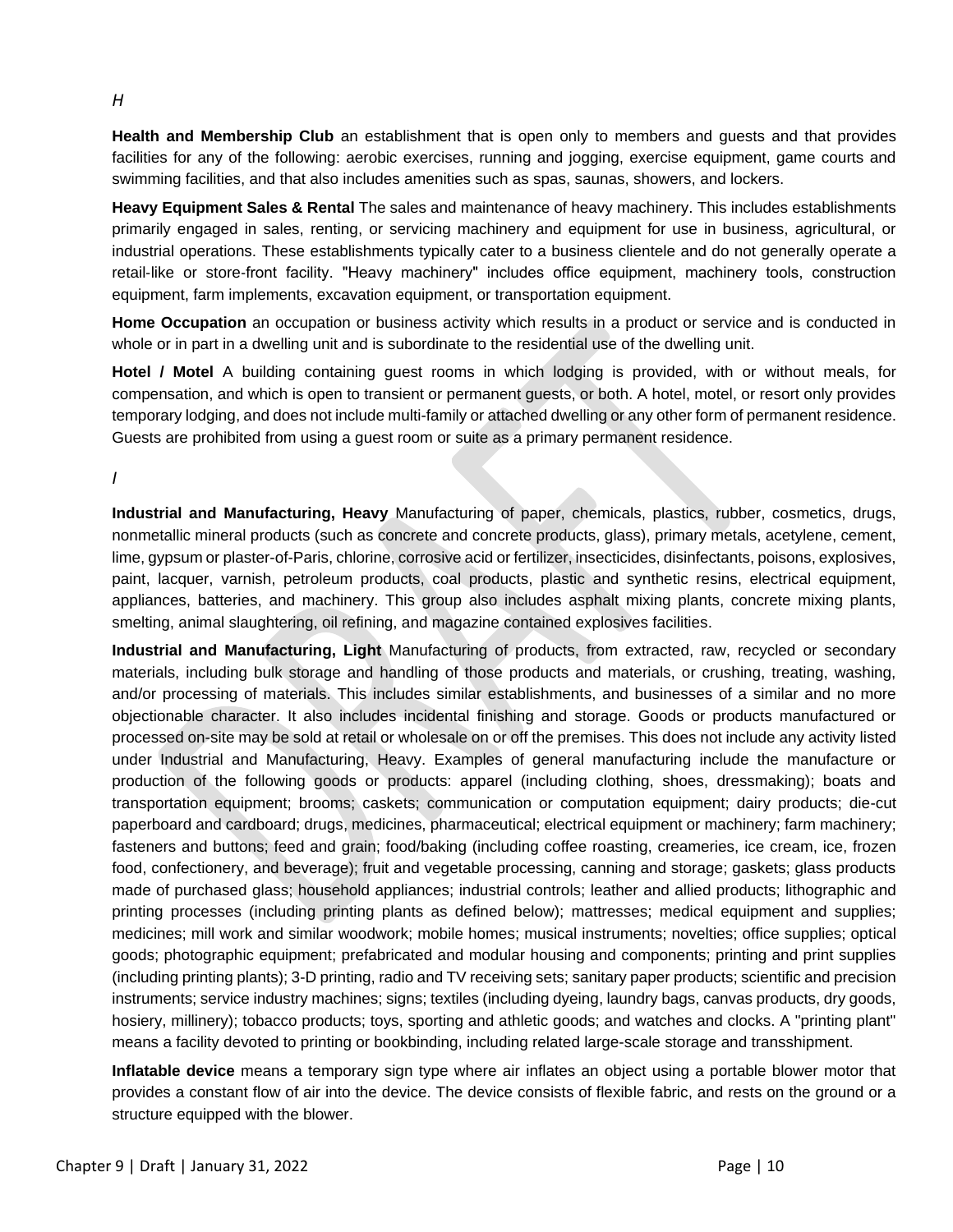**Infrastructure** means those man-made structures which serve the common needs of the population, such as: potable water systems; wastewater disposal systems; solid waste disposal sites or retention areas; storm drainage systems; electric, gas or other utilities; bridges; roadways; bicycle paths or trails; pedestrian sidewalks, paths or trails; and transit stops.

*J*

**Junk** means scrap brass, iron, lead, tin, zinc; all other scrap metals and the alloys; bones; rags; used cloth, rope, rubber, tinfoil, bottles; old or used machinery of any type; used tools; used appliances; used lumber or crates; building materials; industrial equipment, fabrication of any material; used pipe or pipe fittings; used conduit or conduit fittings; used automobile parts; derelict vehicles, farm and heavy equipment construction vehicles; used tires and other manufactured goods that are so worn, deteriorated or obsolete as to make them unusable in their existing condition.

#### *K*

**Kennel** A facility licensed to house dogs, cats, or other household pets and/or where grooming, breeding, boarding or training or selling of animals is conducted as business.

#### *L*

**Land Use Code** means Chapters 16 and 17 of this Code (Sections 16-1-10 et seq. and 17-1-10 et seq.).

**Landowner** means any owner of a legal or equitable interest in real property and includes the heirs, successors, and assignees of such ownership interests.

**Landscaping** means any combination of living plants, such as trees, shrubs, plants, vegetative ground cover or turf grasses, and may include structural features such as walkways, fences, benches, works of art, reflective pools, fountains or the like. Landscaping shall also include irrigation systems, mulches, topsoil use, soil preparation, revegetation or the preservation, protection and replacement of existing trees.

**Livestock** includes horses, cattle, sheep and llamas, but does not include swine, chickens, goats, roosters, fowl, peacocks, guinea hens or other animals not allowed to be maintained within the Town by this Code (except that swine, chickens, goats, roosters, fowl, peacocks or guinea hens may be permitted with the Board of Trustees' approval in isolated circumstances, including for 4-H-type projects that do not unreasonably impact neighbors).

**Local street** means a street which is anticipated to carry under two thousand five hundred (2,500) vehicle trips per day in traffic volume at desirable speeds of up to twenty-five (25) miles per hour, and which provides access to abutting property and primarily serves local traffic.

#### **Long-term care facility** means any of the following:

- (a) Convalescent center means a health institution that is planned, organized, operated and maintained to offer facilities and services to in-patients requiring restorative care and treatment and that is either an integral patient care unit of a general hospital or a facility physically separated from, but maintaining an affiliation with, all services in a general hospital.
- (b) Nursing care facility means a health institution planned, organized, operated and maintained to provide facilities and health services with related social care to in-patients who require regular medical care and twenty-four-hour-per-day nursing services for illness, injury or disability. Each patient shall be under the care of a physician licensed to practice medicine in the State. The nursing services shall be organized and maintained to provide twenty-four-hourper-day nursing services under the direction of a registered professional nurse employed full time.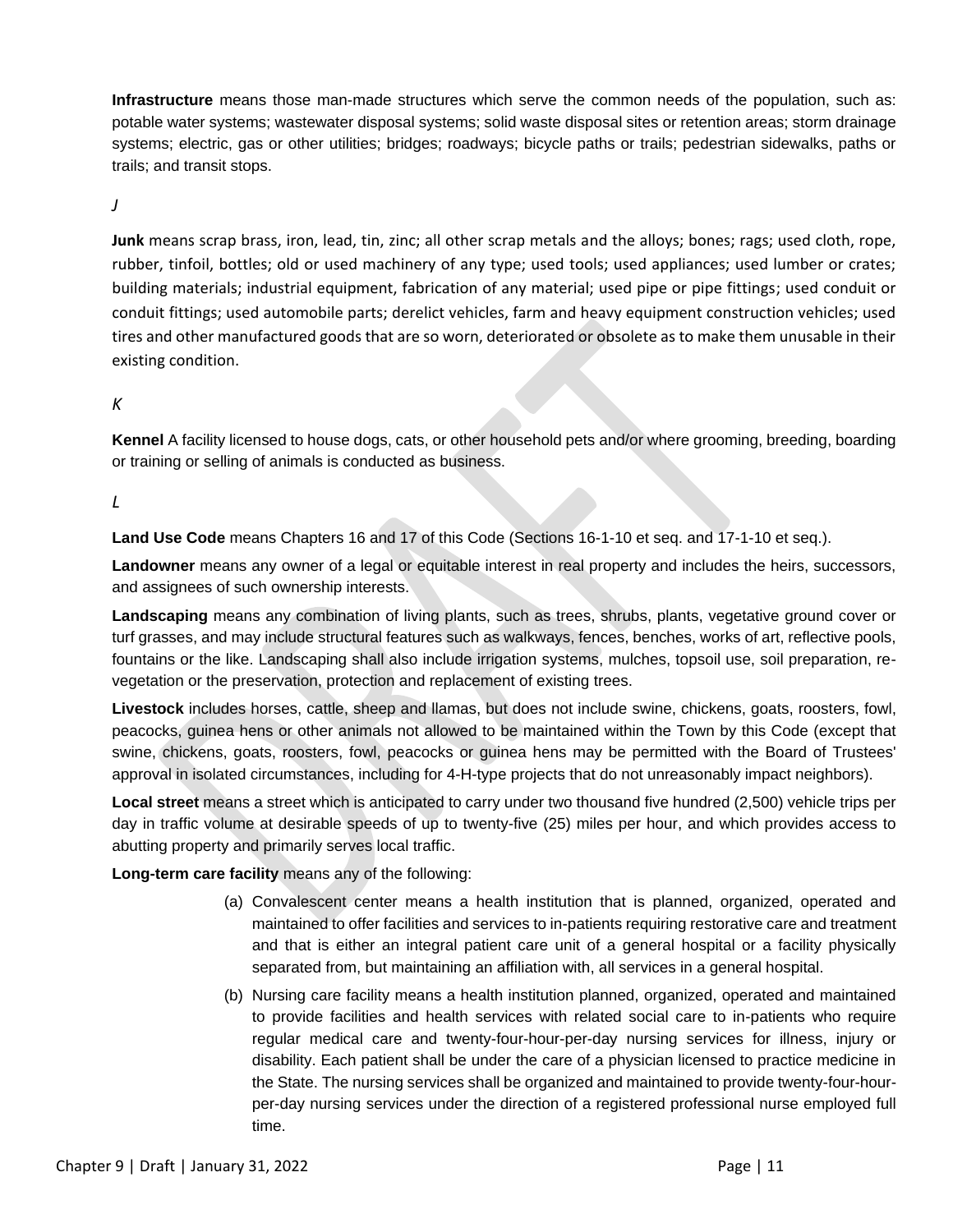(c) Intermediate health care facility means a health-related institution planned, organized, operated and maintained to provide facilities and services which are supportive, restorative or preventive in nature, with related social care, to individuals who because of a physical or mental condition, or both, require care in an institutional environment but who do not have an illness, injury or disability for which regular medical care and twenty-four-hour-per-day nursing services are required.

**Lot** means a designated parcel, tract or area of land established by plat or subdivision of at least a sufficient size to meet minimum requirements for use, street frontage coverage and area and to provide required yards and other open spaces in the zoning district in which the lot is located, and which has direct access onto a public or private street.

**Lot depth** means the average distance between the front lot line and the rear lot line.

**Lot, double frontage** means a lot which fronts on one (1) public street and backs on another.

**Lot, flag** means a lot so shaped and designed that the main building site area is set back from the street on which it fronts and includes an access strip connecting the main building site with the frontage street.

**Lot line, front** means the property line dividing a lot from a street. On a corner lot, only one (1) street line shall be considered as a front line, and the shorter street frontage shall be considered the front line.

**Lot line, rear** means the line opposite the front lot line.

**Lot line, side** means any lot lines other than the front lot line or rear lot line.

**Lot, reverse corner** means a corner lot having its side street line substantially a continuation of the front lot line of the first lot to its rear.

**Lot size** means the total horizontal area within the lot lines of a lot; synonymous with area of lot.

**Lot width** means the distance parallel to the front lot line, measured at the front building setback line. Lot width on a curving front lot line means the distance parallel to the tangent of the front lot line at the building setback line. The lot width and the lot frontage may have different lengths on an irregularly shaped lot as they are measured at different points on the lot.

**Luminaire** means the complete lighting unit, including the lamp, the fixture, and other parts.

*M*

**Manufactured Home** A single-family dwelling which is partially or entirely manufactured in a factory; which is not less than twenty-four (24) feet in width and thirty-six (36) feet in length; which is installed on an engineered permanent foundation; which has brick, wood or cosmetically equivalent siding extending to the ground level; which has a pitched roof; which has the delivery system including wheels, tires, axles and tongue hitch removed; and which is certified pursuant to the National Manufactured Housing Construction and Safety Standards Act of 1974, 42 U.S.C. 5401 et seq., as amended.

**Manufacturing** means a business which makes products by hand or by machinery.

**Medical Care Facility** An establishment, whether or not licensed or required to be licensed by the State Board of Health or the State Hospital Board, by or in which facilities are maintained, furnished, conducted, operated, or offered to prevent, diagnose, or treat human disease, pain, injury, deformity, or physical condition, whether medical or surgical, of two or more non-related mentally or physically sick or injured persons; or for the care of two or more non- related persons requiring or receiving medical, surgical, or nursing attention or service as acute, chronic, convalescent, aged, or physically disabled. This use includes an intermediate care facility, mental retardation facility, outpatient surgery center, birthing facility, diagnostic imaging facility, radiation therapy facility, dialysis facility, medical/physical rehabilitation and trauma unit, or related institution or facility that offers treatment on an outpatient basis. This use may be operated for profit or nonprofit, privately owned, or operated by a local government unit.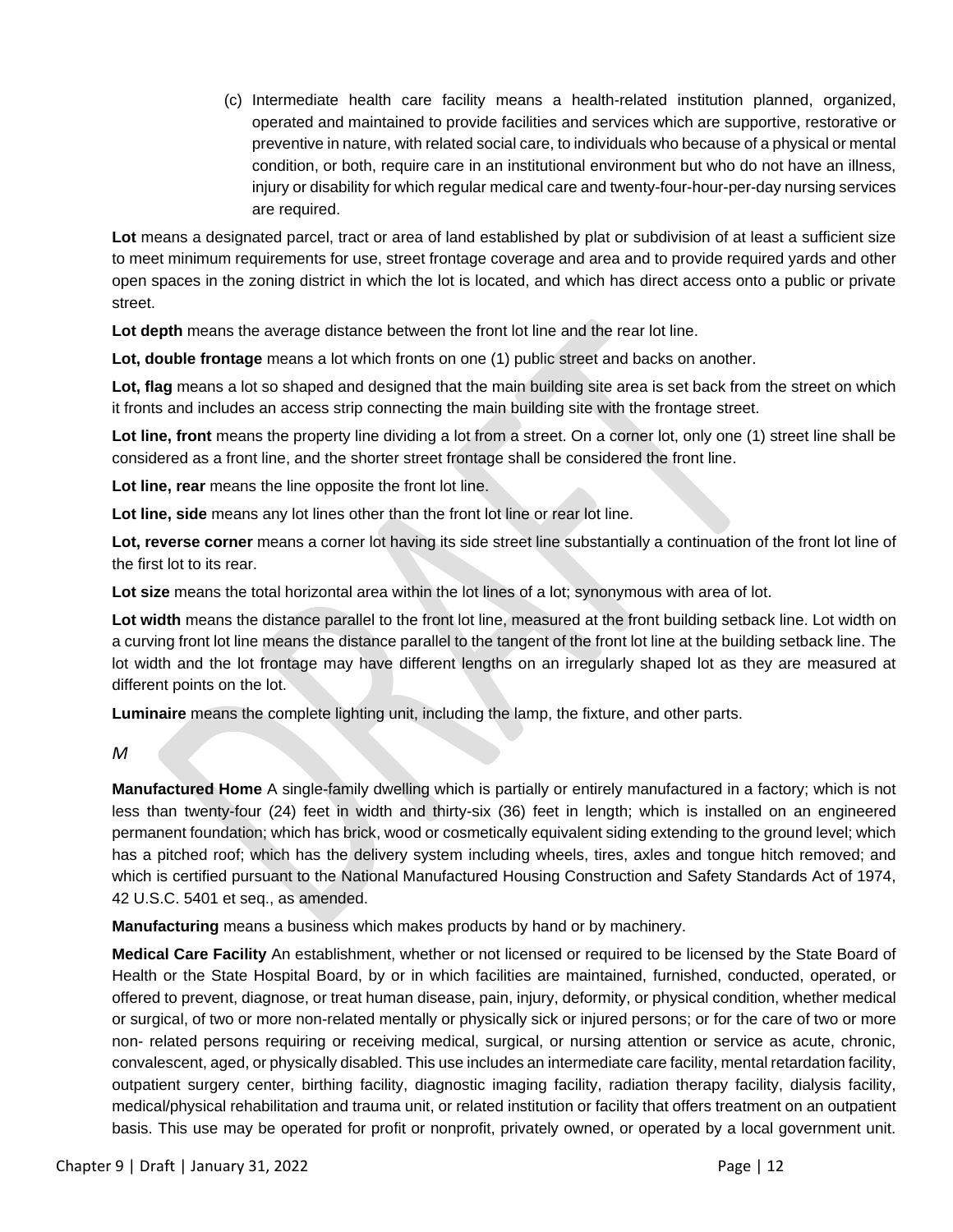This use includes any hospital, defined as any licensed and State of Colorado accredited health care institution with an organized medical and professional staff and with inpatient beds available around-the-clock, whose primary function is to provide inpatient medical, nursing, and other health-related services to patients for both surgical and nonsurgical conditions and that usually provides some outpatient services (such as emergency care).

**Medical Office** A facility operated by one (1) or more duly licensed members of the human health care professions, including but not limited to physicians, dentists, chiropractors, psychiatrists and osteopaths, where patients are not lodged overnight but are admitted for examination and/or treatment.

**Mini-Storage Facility** A facility containing separate, individual, private storage spaces, which may be of various sizes and which are rented pursuant to individual leases for varying periods of time.

**Mixed use** means the development of a lot, tract or parcel of land, building or structure with two (2) or more different uses, including but not limited to residential, office, retail, public uses, personal service or entertainment uses, designed, planned and constructed as a unit.

**Mixed-Use Dwelling** Multi-Family Dwelling units contained within a mixed-use building attached above the building's nonresidential uses (the mixed-use building may contain office or commercial uses below the residential use).

**Motor Vehicle Dealership** A facility for the sale or rental of automobiles, motorcycles, ATVs, boats, or recreational vehicles. This includes incidental vehicular services and repairs.

**Motor Vehicle Repair, Heavy** An establishment that offers mechanical and body work on motor vehicles including straightening of body parts, body repairs, battery rebuilding, painting, welding, short term storage of automobiles not in operating condition, outdoor similar work on motor vehicles that may involve noise, glare, fumes, smoke, or similar impacts.

**Motor Vehicle Repair, Light** An establishment that offers only general maintenance activities including engine tune-ups, lubrication, carburetor cleaning, brake repair, car washing, detailing, polishing, replacement of filters, fluids, light bulbs, belts, fuses, oil, and tires, emissions testing, and similar activities.

#### **Motor Vehicle Storage**

**Multi-Family Dwelling** A dwelling contained in a structure also containing other dwellings in which each unit is attached to another at one or more party walls and at either the floor or the ceiling. This includes apartments and manor style apartments. This does not include townhomes or duplexes, which are considered single-family attached dwellings.

**Multitenant building or development** means a building or series of buildings on a parcel or several parcels under common ownership, management, and control and whose occupants are distinct users that each occupy a portion of the multitenant building or development.

#### *N*

**Nightclub** A bar or similar nonalcoholic establishment containing more than one hundred (100) square feet of dance floor area.

**NIT** means a unit of illuminative brightness equal to one candle per square meter, measured perpendicular to the rays of the source.

**Nonconforming building** means a building or structure, or portion thereof, that does not conform to the regulations of this Land Use Code, but that was lawfully constructed under the regulations in force at the time of construction.

**Nonconforming use** means a use that does not conform to the use regulations of this Land Use Code, but that was lawfully established under the regulations in force at the time the use was established and has been in regular use since that time.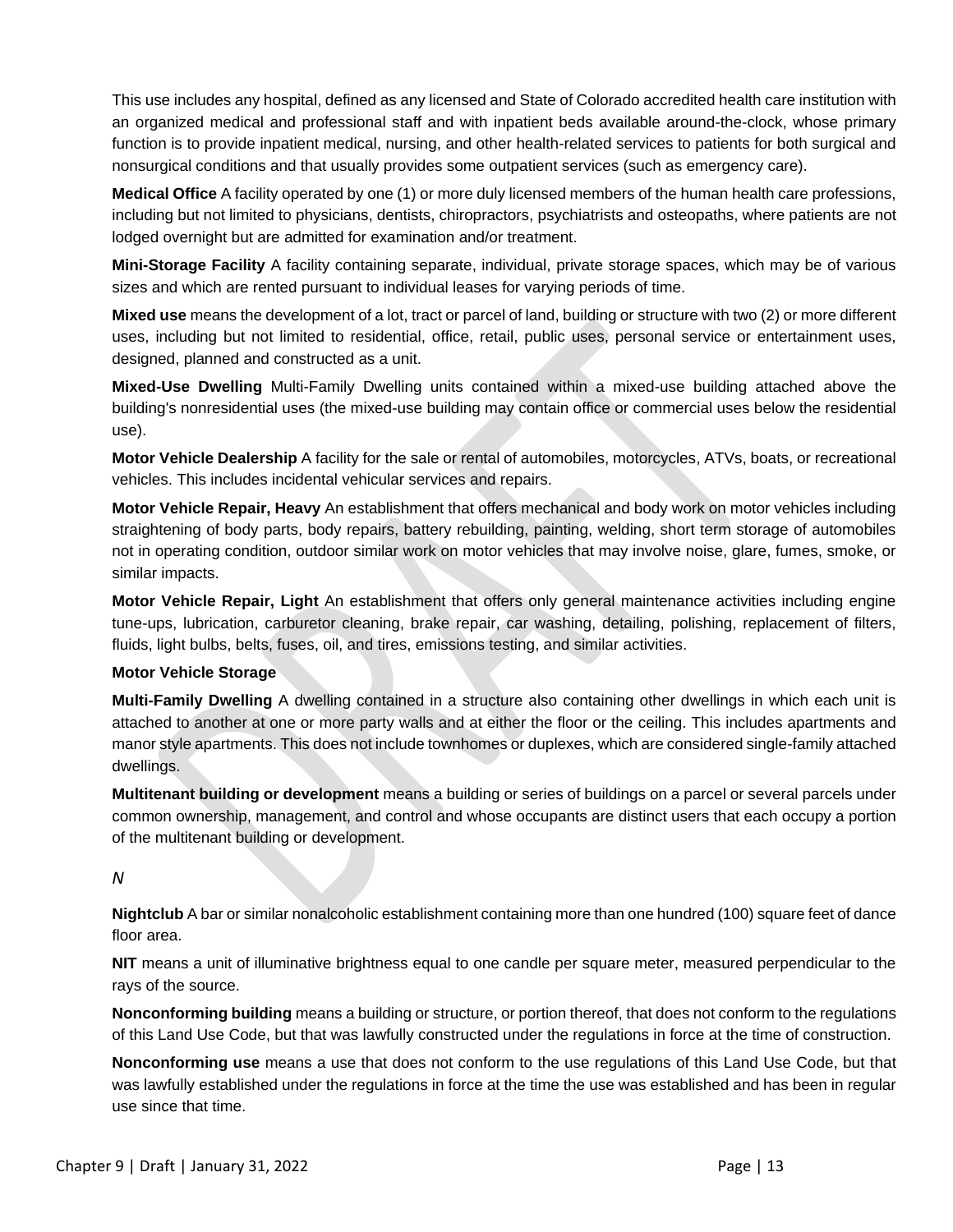**Off-street parking area** means all off-street areas and spaces designed, used, required or intended to be used for the parking, storage, maintenance, service, repair, display or operation of motor vehicles, including driveways or access ways in and to such areas and circulation aisles throughout such areas, but not including approved outdoor storage areas as defined herein or public streets and rights-of-way.

**Off-Street Parking Facility** An enclosed structure (other than a private garage) or open, hard surfaced area (other than a public street or private road), designed, arranged, and made available for parking vehicles, where such use is operated as a business enterprise with a service charge or fee being paid by the vehicle operator. An off-street parking facility shall include, but not be limited to, a commercial parking lot and public garage.

**Open space** means any land or water area with its surface open to the sky, which serves specific uses of providing park and recreation opportunities, conserving natural areas and environmental resources, structuring urban development form and protecting areas of agricultural, archeological or historical significance. Open space shall not be considered synonymous with vacant or unused land but serves important urban functions. Usable open space shall exclude areas used for off-street parking, off-street loading, service driveways and setbacks from oil and gas wells and their appurtenances or other hazards to the public.

**Open-Air Farmers' Markets** An occasional or periodic market held in an open area or in a structure where groups of individual sellers offer for sale to the public such items as fresh produce, seasonal fruits, fresh flowers, arts and crafts items and food and beverages (but not to include second-hand goods) dispensed from booths located onsite.

**Outdoor Display** means the arrangement of merchandise, goods, and materials outside of the building or structure for direct sale to the customer.

**Outdoor Storage** means the keeping, in an unenclosed area, of any equipment, goods, junk, material, merchandise or vehicles, including boats, RV's and trailers, in the same place for more than 24 hours.

**Outlot** means a measured piece of land contained within subdivided land that is not a building lot. An outlot may be conveyed to the public for open space or other public purposes, be retained by the developer for later subdivision or be conveyed to an owner's association.

#### *P*

**Park** means an area open to the general public and reserved for recreational, educational or scenic purposes.

**Parking garage** means an off-street parking area within a building.

**Parking lot** means any off-street parking area as defined herein.

**Patio cover** means a cover of any material over an exterior surface that has no walls.

**Pawn Shop** Any business that loans money on deposit of personal property or deals in the purchase or possession of personal property on condition of selling that property back to the pledger or depositor, or loans or advances money on personal property by taking chattel mortgage security on it, and takes or receives that personal property and issues a lien upon the personal property. Pawn shops include payday loan lenders and alike uses.

**Personal Services** shops primarily engaged in providing services generally involving the care of the person or such person's apparel, or rendering services to business establishments such as laundry or dry-cleaning retail outlets, portrait/photographic studios, beauty or barber shops, employment service, or mailing or copy shops.

**Plat** means a map of certain described land prepared in accordance with the requirements of this Code and Section 38-51-106, C.R.S., as an instrument for recording of real estate interests with the County Clerk and Recorder.

**Principal use** means the main use of land or of a structure as distinguished from a subordinate or accessory use.

#### *O*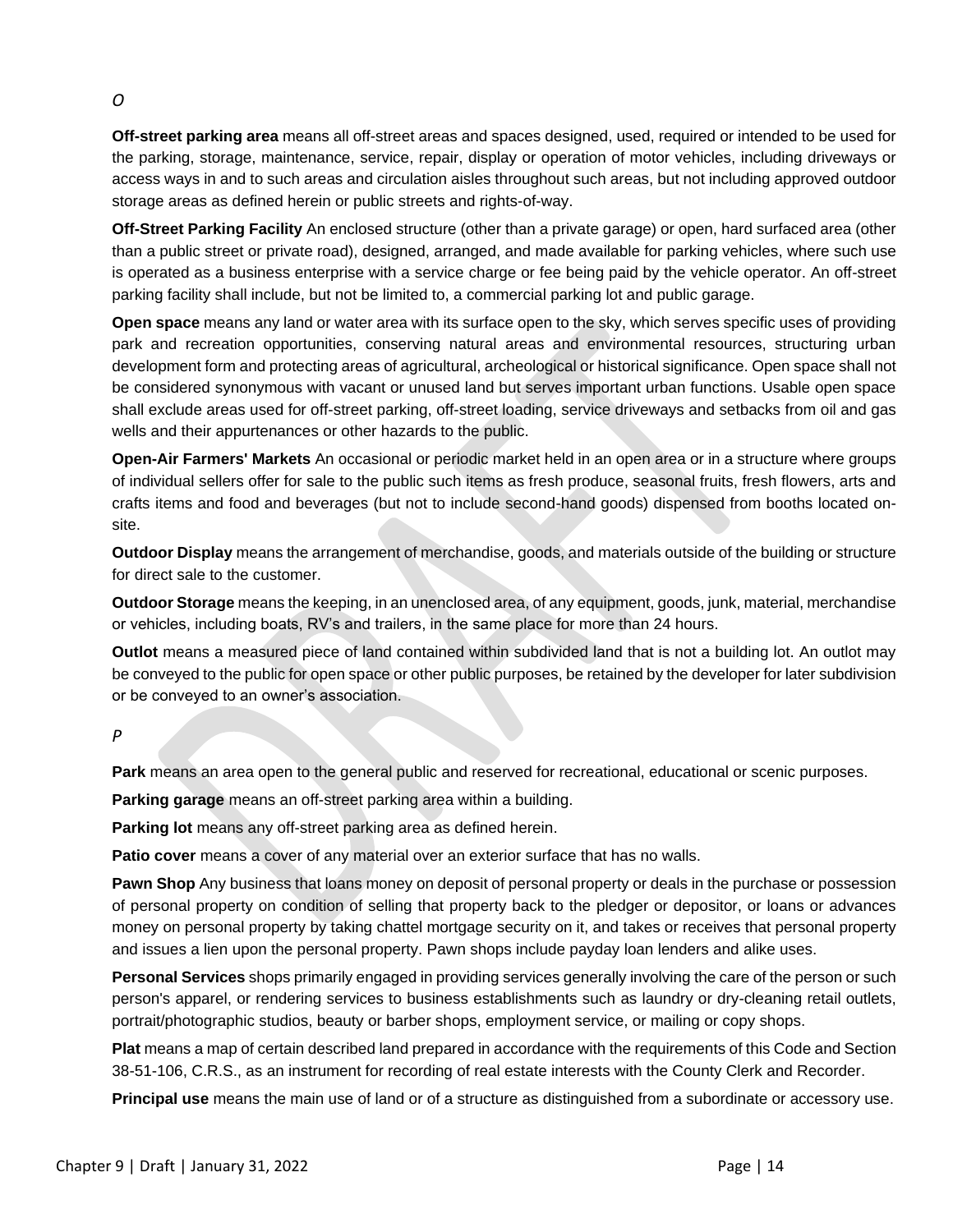**Print Shop** an establishment in which the principal business consists of duplicating and printing services using photocopy, blueprint or offset printing equipment and may include the collating of booklets and reports.

**Private property rights** means the rights of a property owner within the Town to use his or her property within the legal parameters set forth in this Code and subject to applicable state, federal and constitutional law. Nothing herein guarantees any private property rights to develop in a particular manner except pursuant to a valid vested right.

**Professional Office** An office for professionals, such as physicians, dentists, lawyers, architects, financiers, engineers, artists, musicians, designers, teachers, accountants and others who, through training, are qualified to perform services of a professional nature and where no storage or sale of merchandise exists, except as accessory to the professional services.

**Proof of ownership** means ownership as specified in a current title insurance commitment or policy, or certification of title, issued by a title insurance company licensed by the State.

**Property line** means the boundary of any lot, parcel or tract as the same is described in the conveyance of such property to the owner; and does not include the streets or alleys upon which said lot, parcel or tract abuts.

**Property** means all real property subject to land use regulation by the Town.

**Public areas** means streets, parks, open spaces and other property designated or described as for public use on a map or plat of the Town and fee title is vested in the Town, other public body or a special district as defined in Section 32-1-103, C.R.S.

**Public Facilities** Those constructed facilities, including but not limited to transportation systems or facilities, water systems or facilities, wastewater systems or facilities, storm drainage systems or facilities, fire, police and emergency systems or facilities, electric, gas, telecommunication utilities or facilities and publicly owned buildings or facilities.

**Public hearing** means a meeting called by a public body for which public notice has been given and which is held in a place at which the general public may attend to hear issues and to express their opinions.

**Public improvement** means any drainage ditch, roadway, parkway, sidewalk, pedestrian way, tree, lawn, landscaped open space, off-street parking area, lot improvement or other facility which benefits the public.

**Public open space** means an open space area conveyed or otherwise dedicated to the Town, State or County or other public body for recreational or conservation uses. Public open spaces are to be unencumbered by oil and gas wells, their appurtenances or other hazards to the public.

**Public use** means uses which are owned by and operated for the public by the Town, county, state or federal governments or by school districts.

**Public utility** means a common carrier supplying electricity, wire telephone service, natural gas, water, wastewater or stormwater service or similar public services, but shall not include railroads or other forms of rail mass transit or depots or terminals supporting the same, or wireless telecommunication facilities.

*Q*

**Quasi-public** means having the nature or characteristics of being public but owned by a private or not-for-profit entity.

*R*

**Raw water** means water rights acceptable to the Town for domestic purposes, or water rights acceptable to the Town that may be used for irrigation of public facilities.

**Reader board, electronic**, means a sign or part of a sign capable of displaying content or visual displays that a sign user can electronically or mechanically change by remote or automatic means.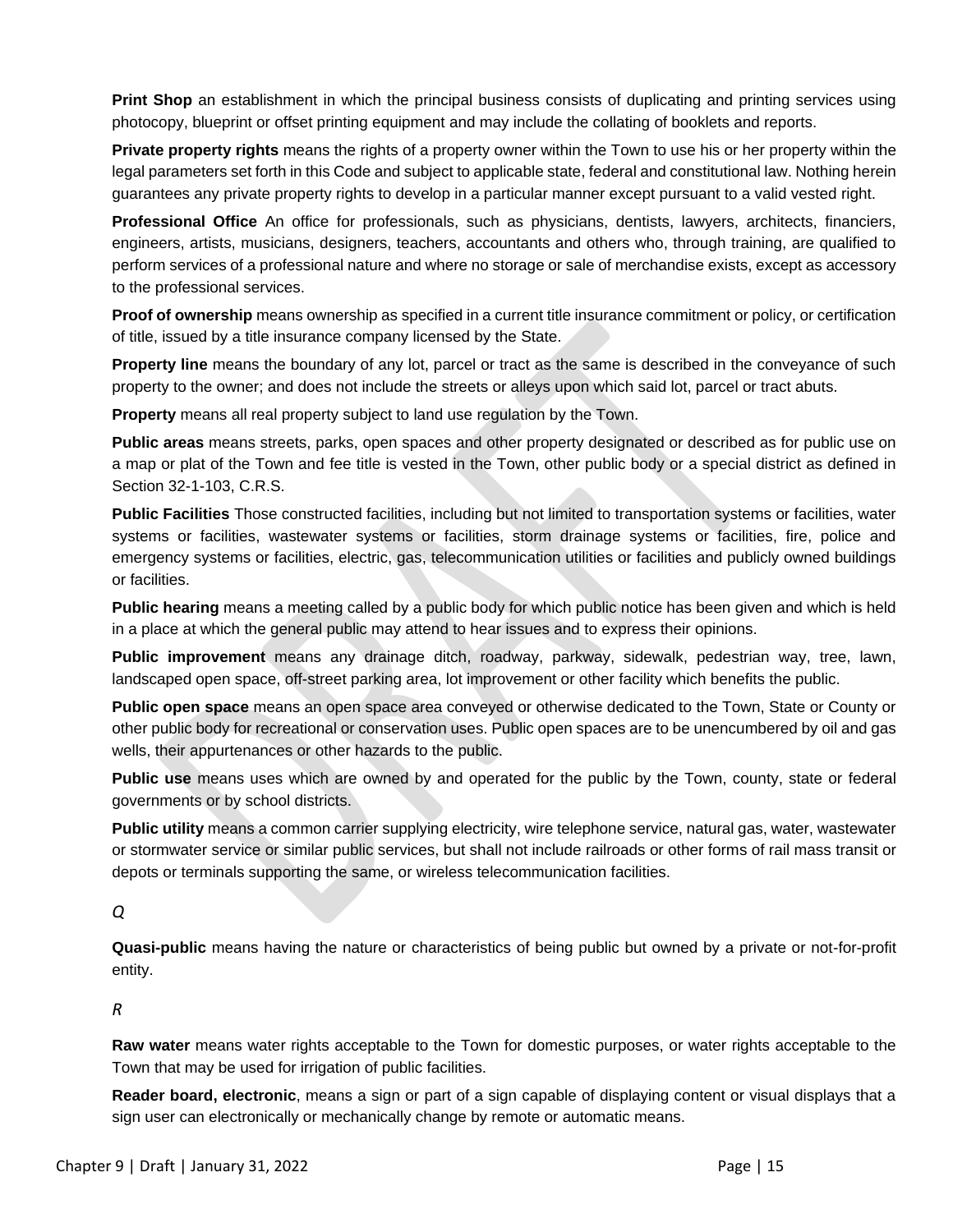**Reader board, manual**, means a sign that serves as a display for characters, letters, or illustrations that a sign user can manually change or rearrange without altering the face or surface of the sign.

**Recreational Entertainment, Indoor** A place where recreation activities occur completely within an enclosed structure, including but not limited to bowling alleys, skating rinks, pool halls, video and pinball parlors.

**Recreational Entertainment, Outdoor** A place with outdoor activities, including but not limited to miniature golf, batting cages, water slides, skateboard parks, driving ranges and go-cart tracks.

**Recreational vehicle (RV)**. Definitions pertaining to recreational vehicles and recreational vehicle parks are contained in Section 16-9-10 of this Code.

**Recycling Facility** A facility used for the collection and/or processing of recyclable material. Processing means the preparation of material for efficient shipment by such means as baling, compacting, flattening, grinding, crushing, mechanical sorting or cleaning. Such a facility, if entirely enclosed within a building or buildings, shall be considered a warehouse.

**Religious Land Use** A structure or group of structures intended for regular gatherings of people to attend, participate in or conduct religious services and other related activities and associated accessory uses. Associated accessory uses may include religious instruction classrooms, church offices, counseling programs, private school, youth programs, parking, child and adult day care facilities, summer camps, recreational facilities, caretaker's quarters, food bank, thrift shop, sale of religious items, and cemeteries.

**Research and Development** A facility (such as a laboratory) for general research, scientific research, development and/or training where assembly, integration, and testing of products in a completely enclosed building is incidental to the principal use of scientific research, development, and training.

**Resource Extraction** Any facility, land, or portion thereof, removal or recovery by any means whatsoever of sand, gravel, soil, rock, minerals, mineral substances or organic substances, other than vegetation, from water or land on or beneath the surface thereof, exposed or submerged.

**Restaurant, fast food with drive-thru** means any Restaurant, fast food establishment in which the principal business is the sale of foods and beverages to the customer in a ready-to-consume state and in which the design or principal method of operation of all or any portion of the business is to allow food or beverages to be served directly to the customer in a motor vehicle without the need for the customer to exit the motor vehicle.

**Restaurant, fast food** means any establishment in which the principal business is the sale of food and beverages to the customer in a ready-to-consume state, and in which the design or principal method of operation includes the following characteristics:

- (a) Food and beverages are usually served in paper, plastic or other disposable containers; and
- (b) The consumption of food and beverages is encouraged or permitted within the restaurant building, within a motor vehicle parked upon the premises or at other facilities on the premises outside the restaurant building or for carryout.

**Restaurant, sit-down** means any establishment in which the principal business is the sale of food and beverages to customers in a ready-to-consume state; where fermented malt beverages and/or malt, special malt or vinous and spirituous liquors may be produced on the premises as an accessory use; and where the design or principal method of operation includes one (1) or both of the following characteristics:

- (a) Customers are served their food and/or beverages by a restaurant employee at the same table or counter at which the items are consumed; or
- (b) Customers are served their food and/or beverages by means of a cafeteria-type operation where the food or beverages are consumed within the restaurant building.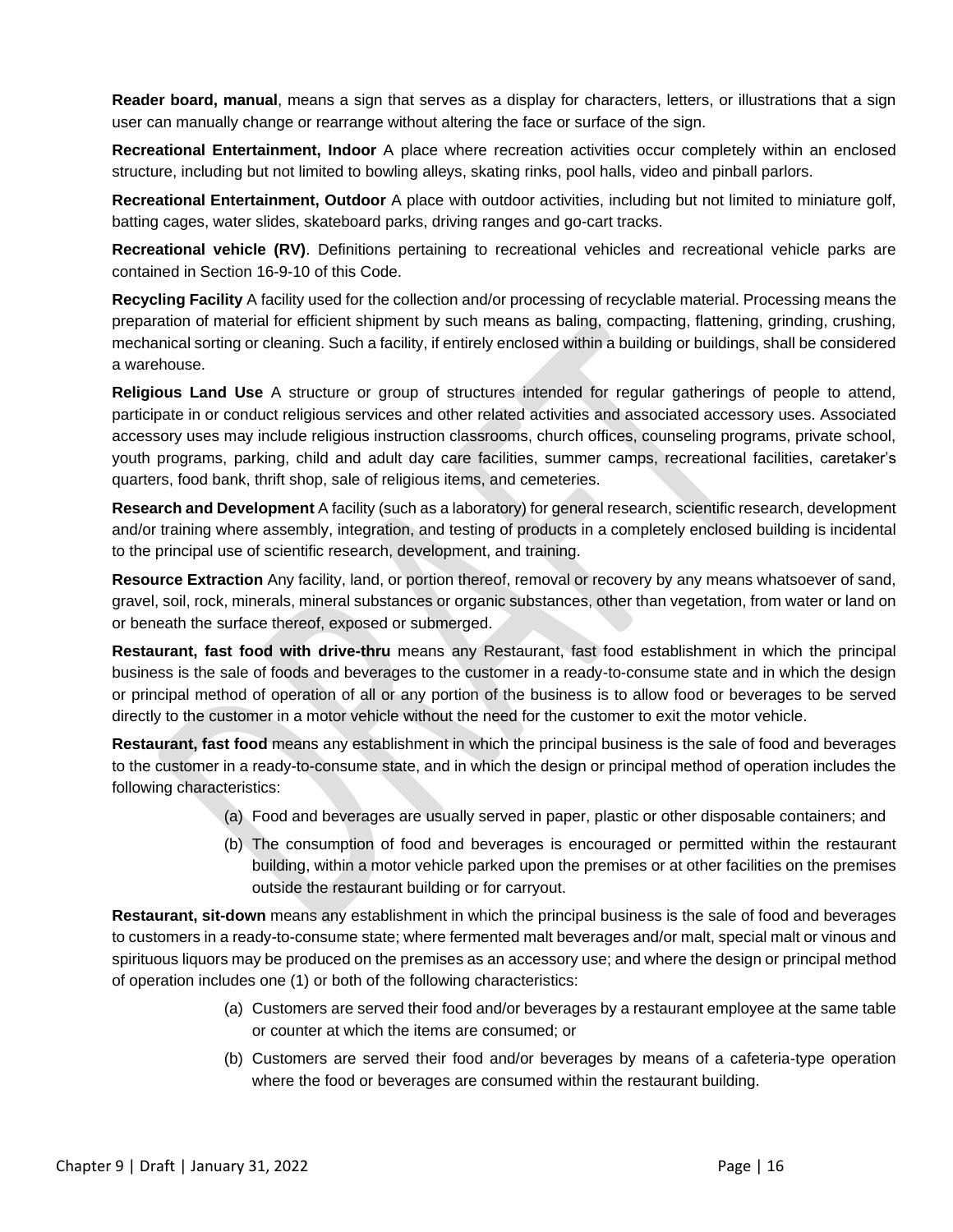**Retail Store** A shop or store that, as its primary business, sells new merchandise to the public. Examples include drugstores and discount department stores, and stores that sell apparel, home improvement/furnishings, toys, electronics or sporting goods.

**Retention basin** means a pond, pool or basin used for permanent storage of water runoff.

**Right-of-way** means a strip of land occupied or intended to be occupied by a street, crosswalk, railroad, road, electric transmission line, oil or gas pipeline, water main, sanitary or storm sewer main or for another special use. The usage of the term right-of-way for land platting purposes means that every right-of-way established and shown on a final plat is to be separate and distinct from the lots or parcels adjoining such right-of-way and not included within the dimensions of such lots or parcels. Rights-of-way intended for streets, crosswalks, water mains, sanitary sewers, storm drains or any other use involving maintenance by a public agency shall be dedicated to public use on the plat on which such right-of-way is established.

*S*

**Salvage Yard** A facility used to store used appliances, scrapped glass, rags, paper, metals, automotive parts, or equipment, regardless of whether used for remanufacture, resale or recycling.

**School** A public or private educational facility offering instruction at the elementary, junior, and/or senior high school levels in the branches of learning and study required to be taught in the schools of Colorado.

**Service Station** Any building, land area, premises or portion thereof, where gasoline or other petroleum products or fuels are sold and light maintenance activities, such as engine tune-ups, lubrication, minor repairs and carburetor cleaning, may be conducted. A service station shall not include premises where heavy automobile maintenance activities, such as engine overhaul, automobile painting and body fender work, are conducted.

**Setback** means the required open space unoccupied and unobstructed between the nearest projection of a structure and the property line of the lot on which the structure is located, with the exception of eaves which may project a maximum of eighteen (18) inches into the setback.

**Setback, front yard** means the setback distance a building or structure must be placed from the front lot line.

**Setback, rear yard** means the setback distance a building or structure must be placed from the rear lot line.

**Setback, side yard** means the setback distance a building or structure must be placed from the side lot line.

**Shielding** means when the light emitted from the fixture is projected below a horizontal plane running through the lowest point of the fixture where light is emitted.

**Sight distance triangle** means the area at the four (4) corners of an intersection that is to be kept free of shrubs, ground cover, berms, fences, structures or other materials or items greater than thirty (30) inches in height. Trees shall not be planted in the triangular area. The size of the sight distance triangles is determined as follows: at the intersection of any two (2) streets or where a street intersects with an alley, a triangle measuring thirty (30) feet along each curb or edge of roadway from their point of intersection, the third side being a diagonal line connecting the first two (2).

**Sign copy** means words, numbers, symbols, images, icons, letters, numerals, figures, characters other symbolic representations displayed on or by a sign.

**Sign** means a visual display of an object or device that includes elements such as colors, lights, motion, symbols, images, icons, letters, numerals, figures, characters, or combines any of those elements, that a person intends to communicate, advertise, identify, announce, direct, inform, or attract attention, and that a viewer can see and comprehend from a public right-of-way. The term "sign" includes a structure used to support or display a sign.

**Sign user** means a person who constructs, installs, operates, displays, or uses a sign. Sign user includes the owner of the lot serving as the sign's location, the owner of the sign or support structure, a person who installs or constructs a sign, and a person whose message a sign displays.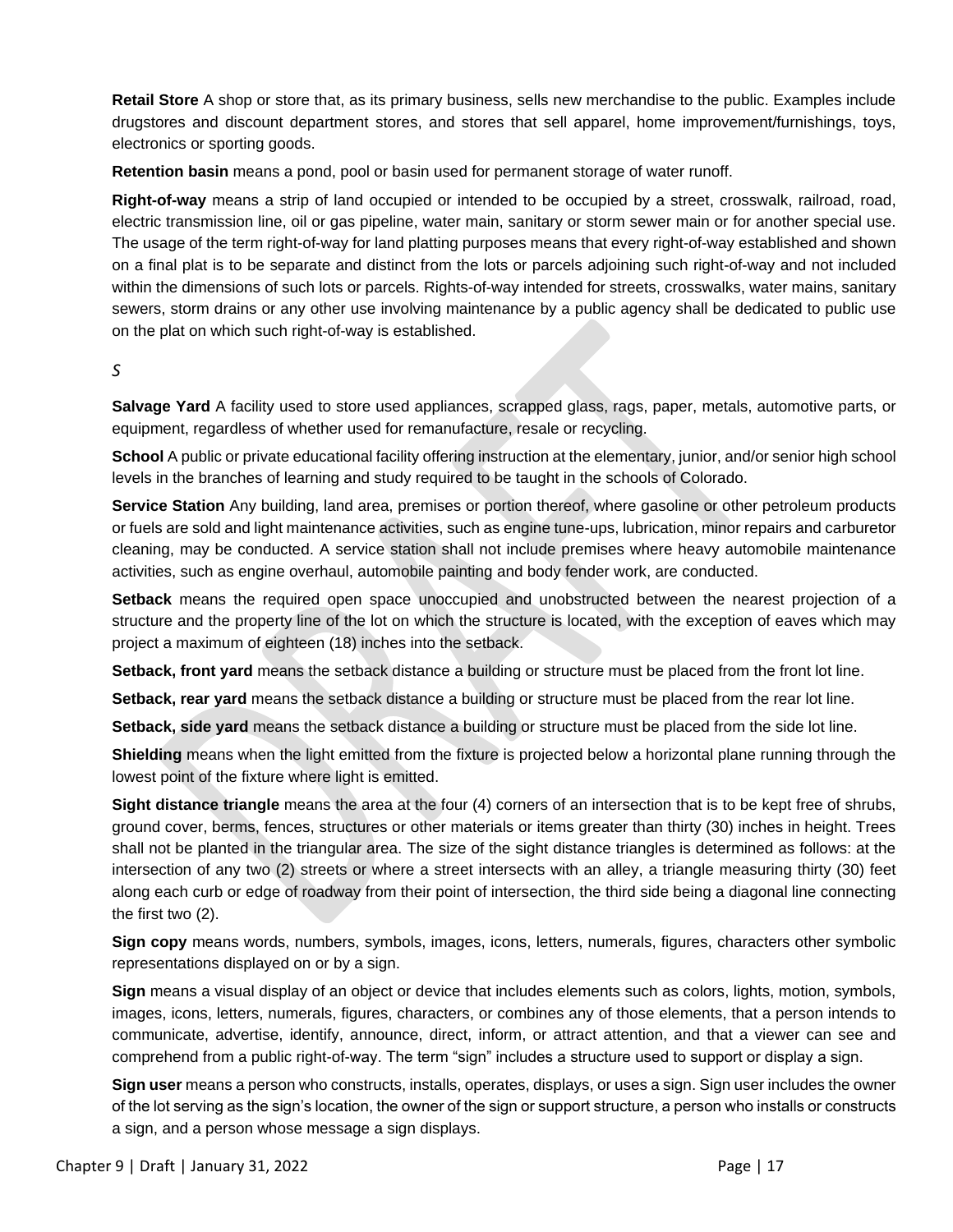**Sign, A-frame**, means a temporary, portable, freestanding sign in the shape of the letter "A" with back-to-back sign faces, an easel, or a similar configuration.

**Sign, attached (wall sign)** means a permanent, attached sign, fastened to or affixed on an exterior wall of a building or other structure so that the wall becomes the supporting structure for, or forms the background surface of, the sign.

**Sign, feather** means a temporary banner in the shape of a feather, quill, sail, blade, or teardrop mounted on a solid or flexible pole or cord. Sometimes referred to as "quill signs" or "sail banners."

**Sign, flashing** means an internally or externally illuminated sign with an intermittent, blinking, alternating, or flashing light source.

**Sign, freestanding** means a structure, device, or object that is structurally independent of a building, anchored firmly to or below the ground surface, and that is a sign itself or is the support structure for a sign.

**Sign, illuminated** means any sign whose design or installation incorporates artificial light, including direct illumination, halo illumination, indirect illumination, or internal illumination.

**Sign, moving** means a sign or part of a sign that changes physical position by any movement or rotation. "Movement" includes any visible moving, revolving, or rotating parts or visible mechanical movement, or any apparent visible movement achieved by electrical, electronic, or mechanical means.

**Sign, painted wall means** a hand-produced work in which paint is applied directly on an exterior wall of a building or structure.

**Sign, permanent** means a sign constructed from durable materials affixed to a building, a structure, or the ground so that the sign resists environmental loads, such as wind, and that precludes ready removal or movement of the sign.

**Sign, primary** means a permanent freestanding or attached sign that serves as the principal sign for the lot.

**Sign, secondary** means a small permanent sign that is freestanding or attached to a building that is in addition to the primary sign types for the property and that has a height and scale that is subordinate to the primary sign types allowed for the property.

**Sign, stake** means a temporary, rigid sign constructed of plastic, vinyl, metal, or wood implanted in the ground by a stake or stakes.

**Sign, temporary** means a sign constructed of cloth, canvas, light fabric, cardboard, wood, wallboard, metal, or other light materials, with or without frames, which is intended for use for a limited period of time only.

**Sign, subdivision entrance** means a type of permanent freestanding sign located at the entrance to a subdivision in a residential district or a distinct phase of a subdivision in a residential district.

**Sign, window** means a temporary or permanent sign posted, painted, placed, or affixed to a window or glass door.

**Single-Family Attached Dwelling** A dwelling contained in a structure that shares party walls with another dwelling. This includes duplexes and townhomes.

**Single-Family Detached Dwelling** A single-family dwelling (a building designed exclusively for occupancy by one (1) family) which is not attached to any other dwelling or building by any means, excluding mobile homes and manufactured housing situated on a permanent foundation.

**Site plan** means a scale drawing of a lot, showing the actual measurements, the size and location of any existing or proposed buildings, the location of the lot in relation to abutting streets and other details such as parking areas, access points, landscaped areas, building areas, setbacks from lot lines, building heights, floor areas, densities, utility locations and easements.

**Site specific development plan** means the final plat of a subdivision or final development plan of a PUD (Planned Unit Development) when approved by the Board of Trustees pursuant to this Code.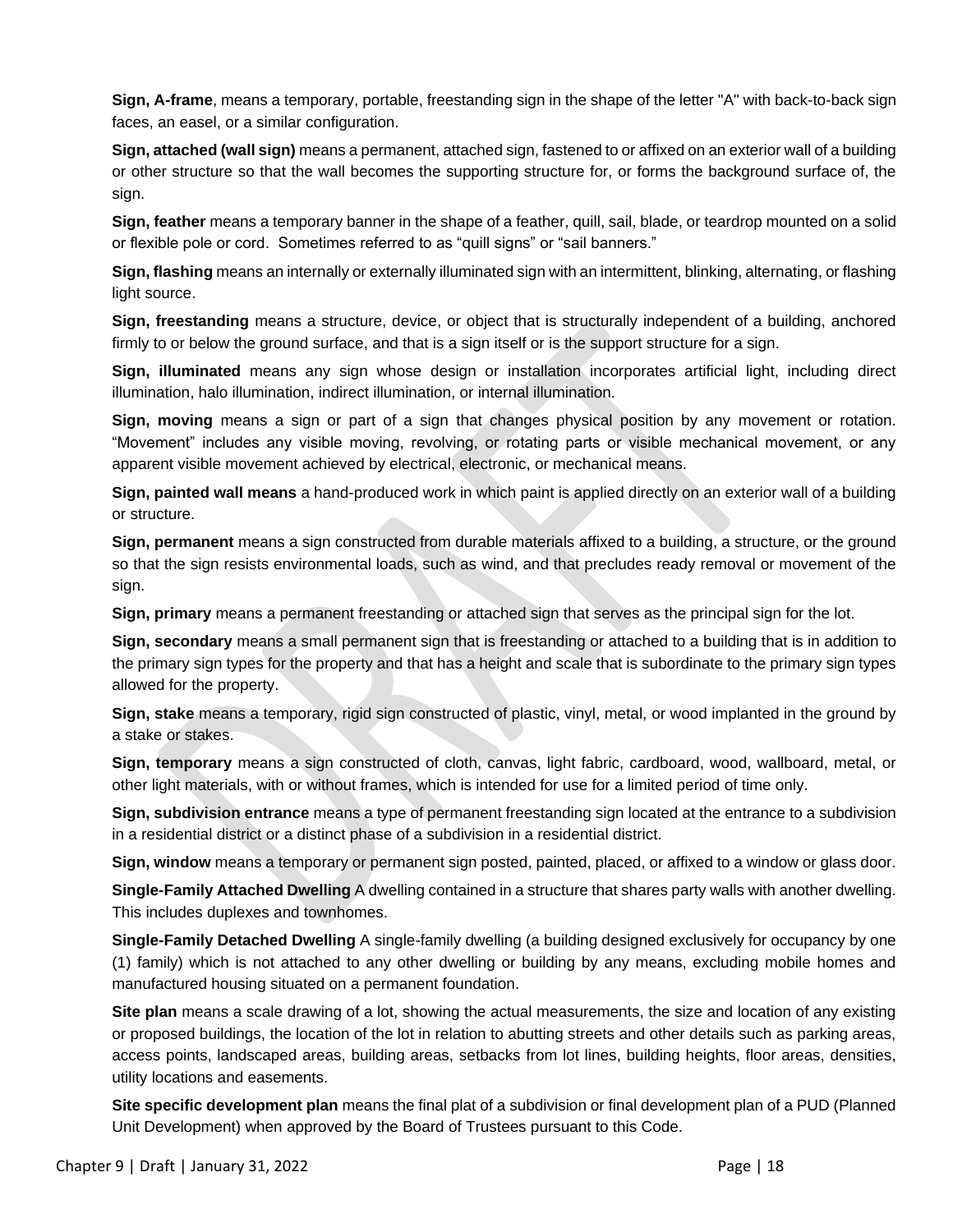**Solid Waste Facility** A facility where non-hazardous wastes are taken from collection vehicles, temporarily stored, and ultimately relocated to a permanent disposal site. This includes any facility, incinerator, landfill, materials recovery facility, municipal solid waste landfill, private or public solid waste management facility, recovered materials processing facility, sanitary landfill, or solid waste management facility.

**Stable** A facility that keeps or boards horses owned for the private use of the owners and/or residents of the property. This also includes horses owned by non-owners or non-residents of the property for private use. Accessory uses are permitted and include but are not limited to offices, storage areas, caretaker's quarters, educating and training in equitation, and caring for, breeding, or training horses associated with the Stable use.

**Street** means a public way (whether publicly or privately owned) used or intended to be used for carrying vehicular, bicycle and pedestrian traffic, and shall include the entire area within the public right-of-way and/or public access easement.

**Streetscape** means the distinguishing character of a particular street, within the public right-of-way, including paved materials and the adjacent space extending along both sides of a street, including landscaping, sidewalks, medians, lighting, street furniture and signage.

**Structure** means a combination of materials to form a construction for use, occupancy or ornamentation, whether installed on, above or below the surface of land or water.

**Subdivider or developer** means any person, partnership, joint venture, limited liability company, association or corporation who participates as owner, promoter, developer or sales agent in the planning, platting, development, promotion, sale or lease of a development.

**Subdivision** means the platting of a lot or the division of a lot, tract or parcel of land into two (2) or more lots, plots or sites.

#### *T*

**Technical School** A nonacademic establishment such as a trade school, where instruction is offered in secretarial, computer and data processing, drafting, electronic repair including radio/TV repair, commercial art, allied health care, real estate, banking, restaurant operation, or similar trades, or vocational training such as automobile body and engine repair, construction equipment operation, building trades, truck driving, and mechanical and electrical equipment/appliance repair.

**Tenant** means a distinct user that occupies a portion of a multi-tenant building, lot, or development, regardless of the legal arrangement allowing occupancy between the owner of the building, lot, or development and the user.

**Title commitment** means formal documentation from a title company listing the name of the owner of the property under consideration, the legal description of the property and any legal holdings on the property, such as easements, rights-of-way or liens.

**Tourist Facilities** An establishment set up to primarily provide local tourist information to visitors.

**Town Comprehensive Plan** means the plan, which was adopted by the Planning Commission and Board of Trustees in accordance with Section 31-23-206, C.R.S., to guide the future growth, protection and development of the Town, affording adequate facilities for housing, transportation, comfort, convenience, public health, safety and general welfare of its population.

**Town** means the Town of Wellington, a municipal corporation of the State, in its present incorporated form or in any later reorganized, consolidated, enlarged or reincorporated form.

**Traffic control device** means a sign, signal, marking, or other device used to regulate, warn, or guide traffic, placed on, over, or adjacent to a street, highway, private road open to public travel, pedestrian facility, or shared-use path by authority of a public agency or official having jurisdiction, or, in the case of a private road open to public travel, by authority of the private owner or private official having jurisdiction as controlled by the Federal Highway Administration's Manual on Uniform Traffic Control Devices.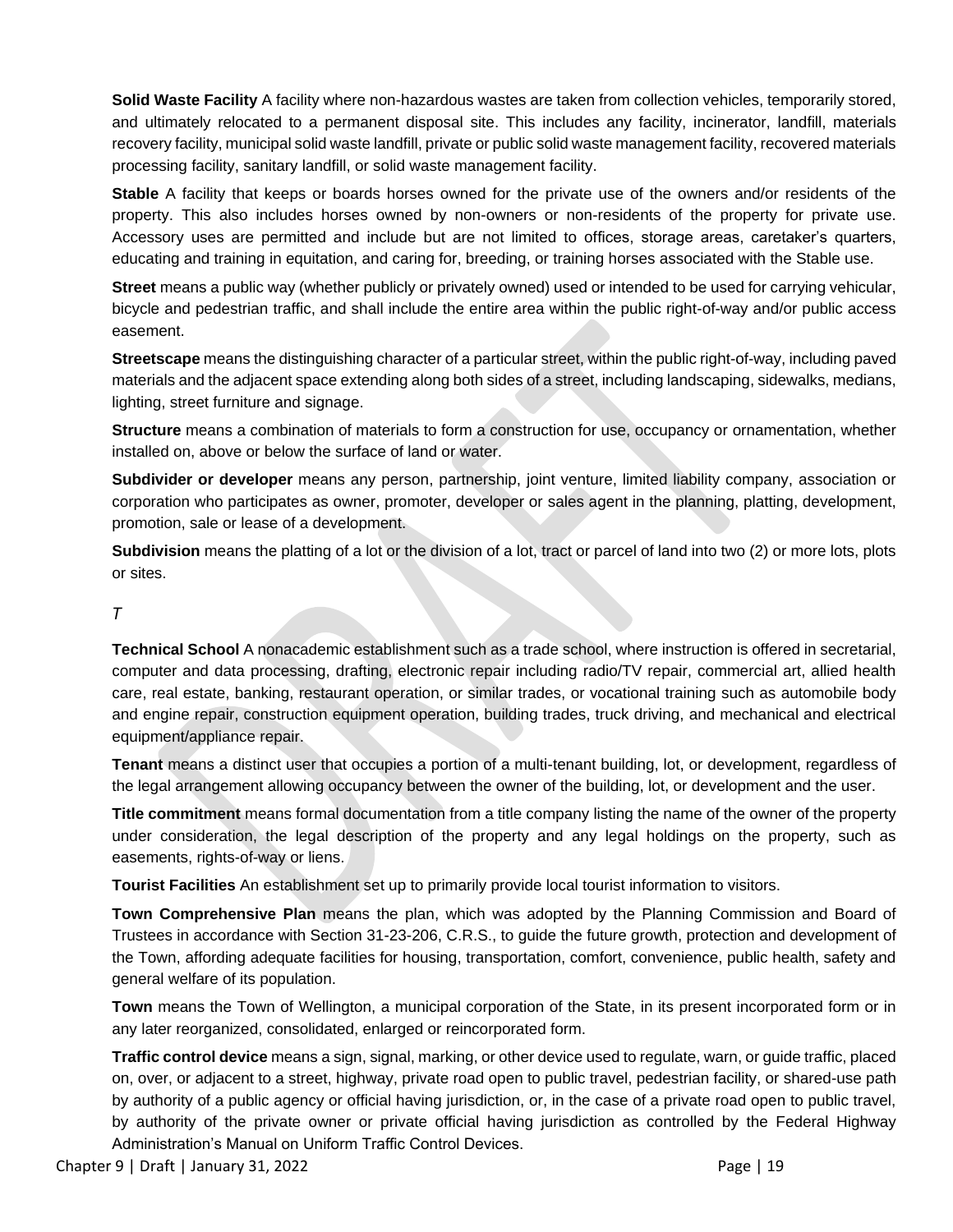**Transit Facilities** Includes transit or bus shelters, bus terminals, stations, and associated right-of-way. A "transit shelter" means a roofed structure on or adjacent to the right-of-way of a street, which is designed and used primarily for the protection and convenience of bus passengers. Includes accessory vehicle and bicycle parking.

*U*

**Uplighting** means lighting that is directed in such a manner as to shine light rays above the horizontal plane.

*V*

**Vested property rights** means the right to undertake and complete the development and use of the property under the terms and conditions of a site-specific development plan.

**Veterinary Facilities, Large animals** Any facility which is maintained by or for the use of a licensed veterinarian in the diagnosis, treatment, or prevention of animal diseases.

**Veterinary Facilities, Small animals** Any facility maintained by or for the use of a licensed veterinarian in the diagnosis, treatment or prevention of animal diseases wherein the animals are limited to dogs, cats or other comparable household pets and wherein the overnight care of said animals is prohibited except when necessary in the medical treatment of the animal.

#### *W*

**Warehouse, distribution and wholesale** The storage of goods, and the sale of goods to other firms for resale, including activities involving significant storage and movement of products or equipment. This use does not involve manufacturing or production. Examples include:

- (a) Carting,
- (b) cold storage,
- (c) distribution facilities (as defined below),
- (d) dry goods wholesale,
- (e) express crating,
- (f) hauling,
- (g) feed locker plants,
- (h) fulfillment centers that combine storage with call centers,
- (i) hardware storage,
- (j) merchant wholesalers (such as restaurant supply sales),
- (k) warehouse or produce/fruit/food storage and wholesale structures,
- (l) wholesale sale of paper supplies, shoes, sporting goods, professional and commercial equipment and supplies, and otherwise preparing goods for transportation.

A "distribution facility" means the intake of goods and merchandise, individually or in bulk, the short-term holding or storage of such goods or merchandise, and/or the breaking up into lots or parcels and subsequent shipment off site of such goods and merchandise. Distribution may be provided to an entity with an identity of interest with the distribution facility or to businesses and individuals unrelated to the distributor. The term "Distribution Facility" also includes a transshipment facility for the temporary holding, storage and shipment of goods or vehicles.

**Warehousing** means a business which stores or stocks merchandise or commodities.

**Window** means an opening constructed in an exterior which admits light or air to a building or structure, is framed and spanned with glass, and which may be mounted to permit opening and closing.